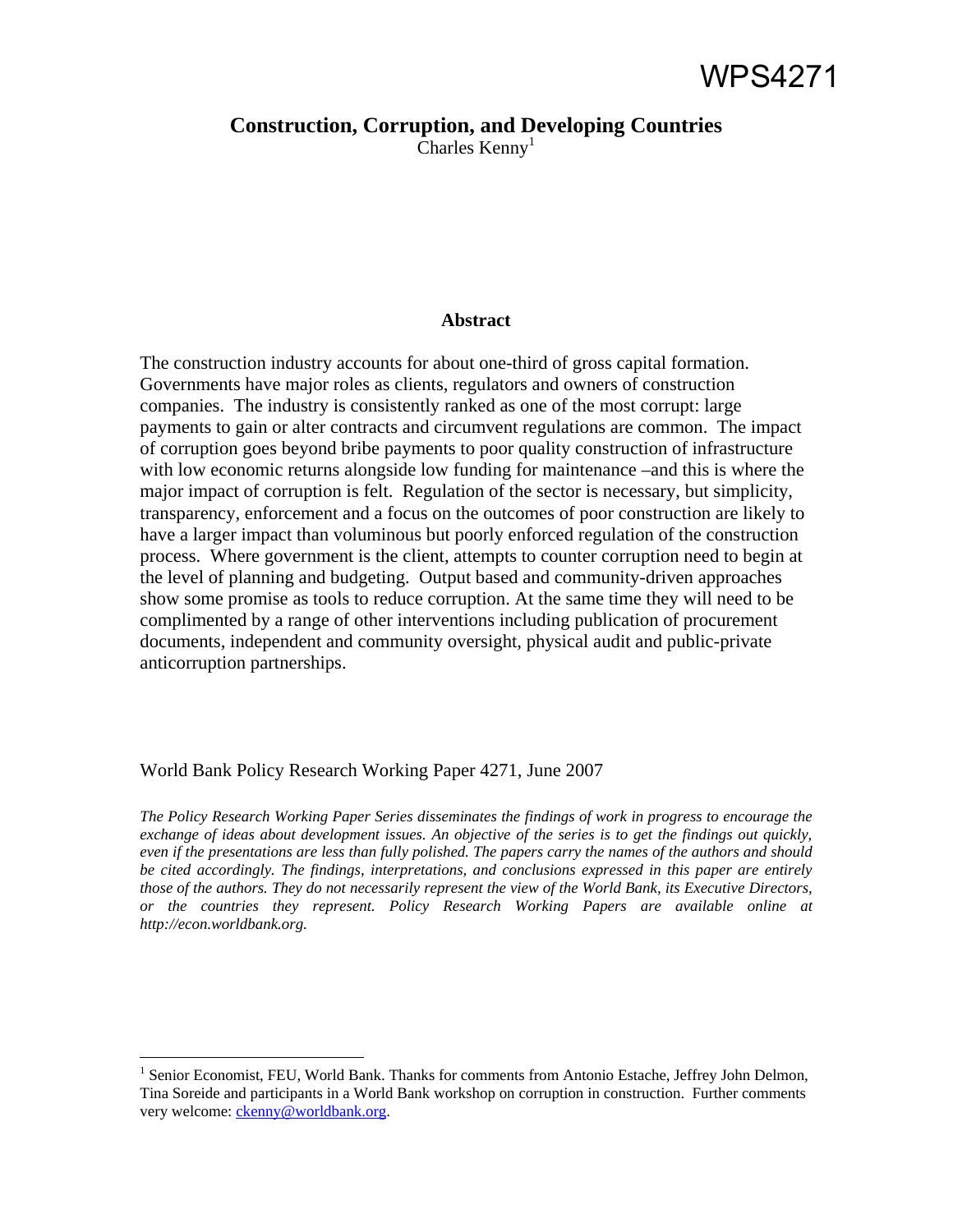#### **Introduction**

Construction is a \$1.7 trillion industry worldwide, amounting to between 5 and 7 percent of GDP in most countries. It accounts for a significant part of global gross capital formation  $-a$  little under one-third.<sup>2</sup> The sector's role in economic development is undeniable –housing, roads, utility networks, schools and clinics are all built assets.

Because of construction's central role in development, corruption in the sector can be especially harmful. In particular, corruption that leads to poor quality construction or which supports an environment of poor project selection and insufficient maintenance can significantly reduce the economic return to investments, and carry high human costs in terms of injury and death. And while there is an undoubted role for the government in the sector both as customer and regulator, there is also a serious concern with the capacity of many governments to adequately fulfill these roles. This paper discusses what we know about the nature and extent of corruption in the construction industry and some approaches to governance and project design which may help to limit the development impact of that corruption.

## **The Global Construction Industry**

Construction involves large, complex, non-standard activities in which quality can be very hard to assess. Projects can involve a multitude of players –the client, consultant engineers and architects, financiers, insurers, a main contractor and scores of subcontractors (see Figure 1). Large construction projects frequently attract international contractors, although much of the work is subcontracted to local firms.

The international construction industry is dominated by comparatively few very large firms, with Bechtel, Skanska AB and Taisei Corporation, all active in developing markets, having combined annual revenues of over \$50 billion, for example (Datamonitor, 2006). In turn, within most developing countries, the domestic construction industry is made up of a few larger firms, often state-owned, and a large number of small firms. In Vietnam, the 900 state-owned construction firms account for 60 percent of sector turnover, with nearly 7,000 private firms accounting for the rest of the market. About half of all construction enterprises employ fewer than fifty workers, with a considerable percentage of the labor force informal (Copplestone, 2006).

The sector is closely intertwined with government. A considerable portion of public investment goes to construction –not least, governments remain the dominant provider of infrastructure services worldwide, accounting for 78 percent of investment 1984-2003 (Estache, 2006). Government investment in road transport alone can account for between 2 to as high as 3.5 percent of GDP.<sup>3</sup> Governments frequently own construction firms  $-$ as in Vietnam-- or have construction departments. Governments also have a significant role

 $\overline{a}$  $2^2$  WDI report Gross Capital Formation globally at 21 percent of GDP. Construction share in GDP is from UNSTATS.

<sup>3</sup> http://www.worldbank.org/transport/whytsimp.htm.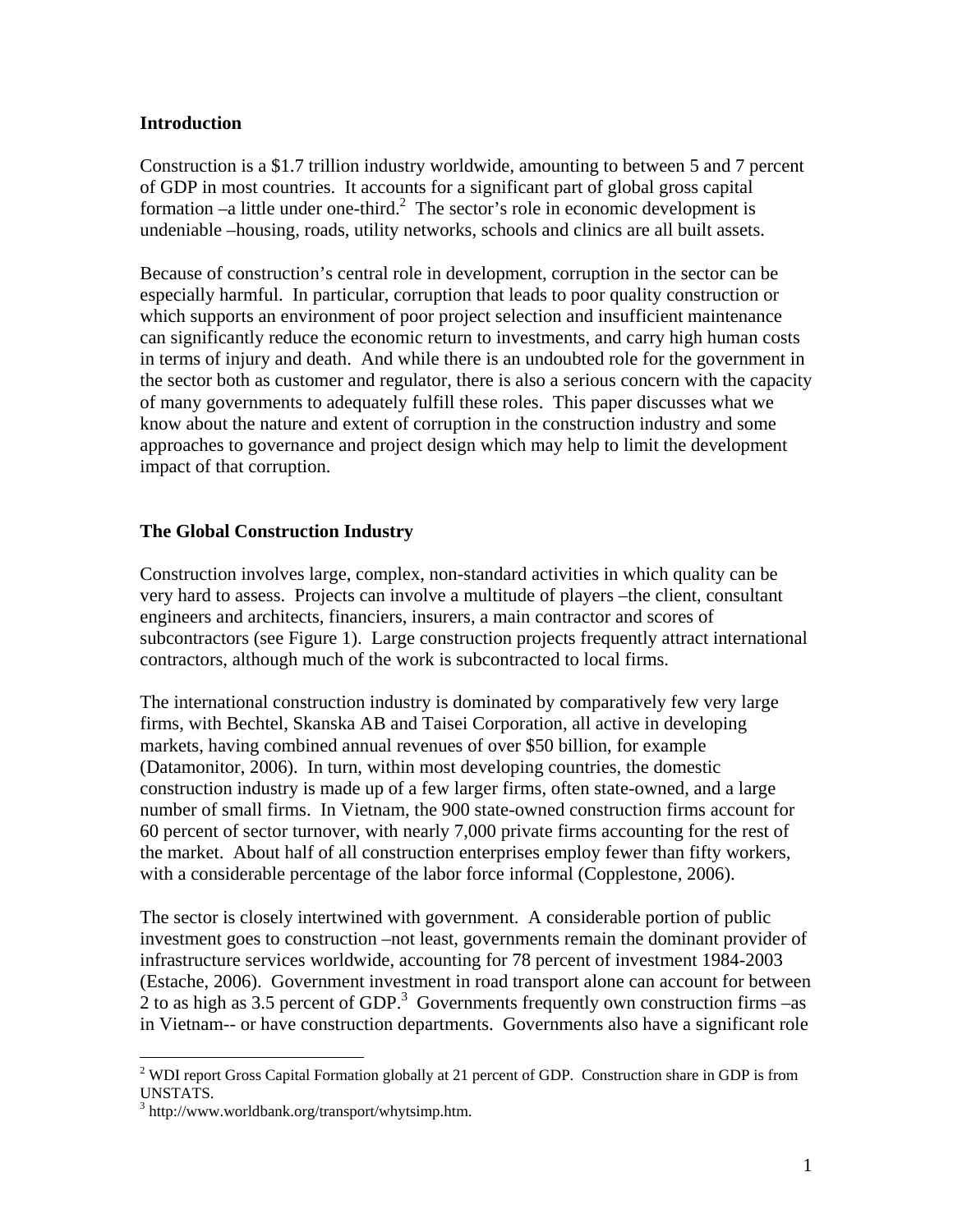in regulating the industry –overseeing the quality and safety of the construction process and outputs.

## **The Extent and Diverse Nature of Corruption in Construction**

Because the industry involves complex, non-standard production processes that foster asymmetric information stocks between clients and providers, and because of its many close ties to government, it is perhaps unsurprising that construction is frequently held up as one of the most corrupt industries worldwide. Cases of corruption uncovered in construction are legion. The Deputy Mayor of Beijing in charge of urban development and Olympic projects was removed from his post in 2006 along with nine vice-mayors because of allegations of corruption related to construction. In the same year an audit of 21 Chinese highway construction projects with a combined value of over \$605 million found that as much as a third of that amount had been misappropriated by officials.<sup>4</sup> Corruption has been uncovered in World Bank-supported projects in road construction in Vietnam and Indonesia, as well as a large dam project in Lesotho. On the regulatory side, in the Philippines, 57 percent of new construction is illegal and in Egypt the figure might reach 90 percent (World Bank, 2006).

Looking at business perceptions, Transparency International's 15 country poll ranked construction as the most corrupt industry (Figure 2).<sup>5</sup> Similarly, a Control Risks survey of international companies which asked if they had lost a bid in the past year because a competitor paid a bribe found that public works/construction firms were most likely to suggest this had occurred (Figure 3).

Survey evidence of local and international firms at the country level suggest once more that construction is an industry particularly prone to corruption –both related to government contracting and to circumvent regulation. The Business Environment and Enterprise Performance Survey (BEEPS) covers over 4,000 firms in 22 transition countries and was conducted for the first time in 1999-2000.<sup>6</sup> In 1999, the median firm in BEEPS reported spending one to two percent of its revenues on unofficial payments to public officials.<sup>7</sup> At the aggregate level, across the region, the average firm suggested that it spent 28 percent of this sum to deal with licenses, health and fire inspections and 15 percent on securing government contracts.8 Figures were broadly similar for construction, but there were a number of notable differences (see Tables 1 and 2).

Construction firms represented in BEEPS have significantly larger 'bribe budgets' than the average firm, and they bribe more often. Of their total bribe budget a larger percentage goes to gain government contracts –an average of 23 percent for construction compared to 15 percent for all firms in the sample (see Figure 4 for data on percentage of

<sup>&</sup>lt;sup>4</sup> International Construction July-August 2006 p. 6.

http://www.transparency.org/policy\_research/surveys\_indices/global/bpi.

 $h_{\text{http://info.worldbank.org/governance/beeps/}}$ 

 $7$  This amongst firms which reported a percentage and did not answer "don't know."

<sup>&</sup>lt;sup>8</sup> These are unweighted country average responses.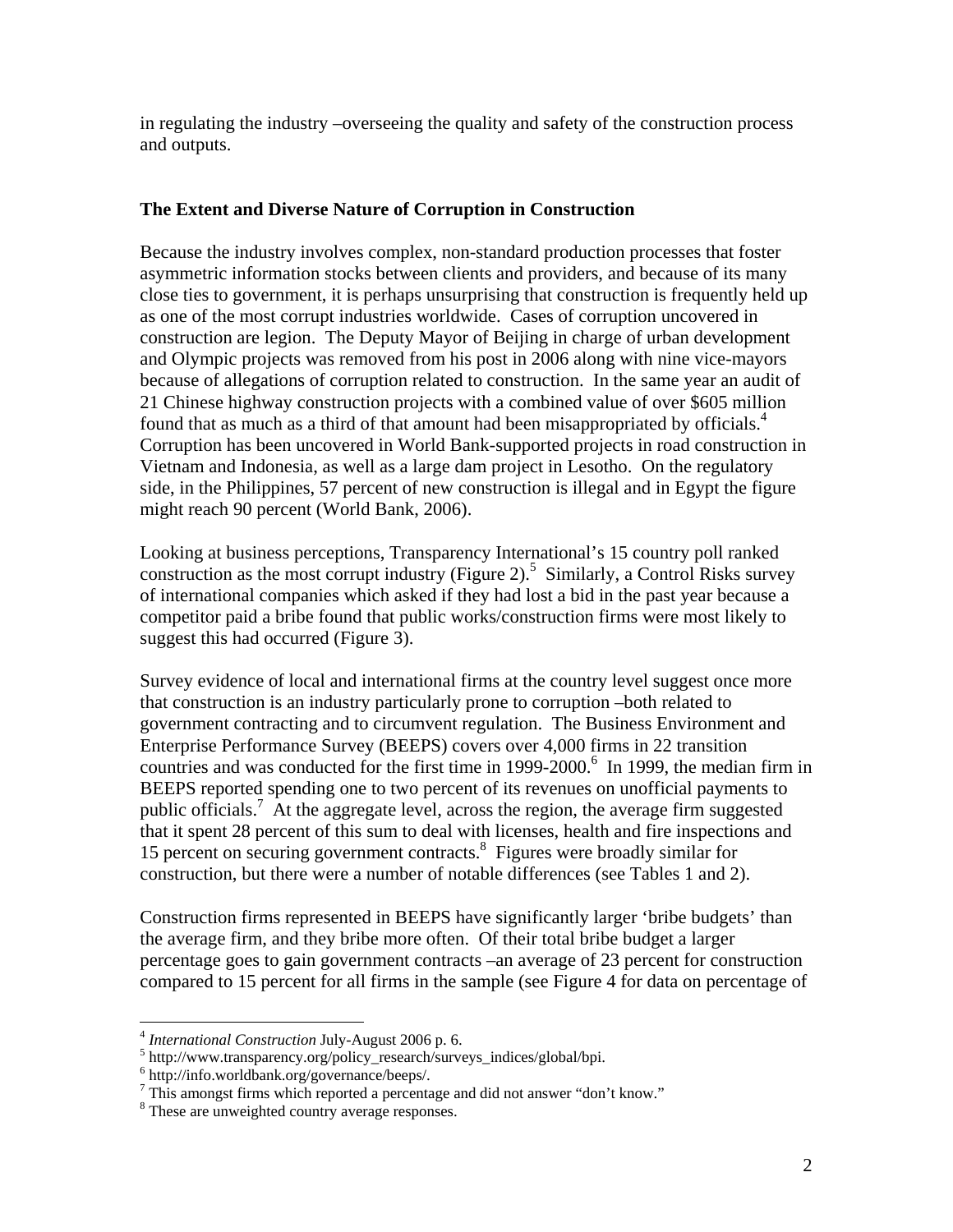firm revenues which go to bribes for various activities). This reflects both that construction firms rely on governments for a considerable part of their business, but also that they tend to make larger payments (as a percentage of contract values) when they bribe. Construction firms in Eastern Europe believe that a typical payoff made for securing a government contract in their industry is around seven percent of the contract value.

Construction firms in BEEPS also report themselves more likely to make payments for licenses and permits (although this does not take up an abnormally large share of their bribe budgets). Similarly, Figure 5, based on data from global enterprise surveys, suggests that across a range of countries, construction permitting appears to be a regulatory area particularly prone to corruption –in most countries the process is notably more corrupt than the process to obtain an operating license or the process of labor inspections, for example.

A significant part of corruption in corruption was not captured by BEEPS, which did not report on government or SOE employee theft as a form of corruption. We have evidence from Indonesia that, where government officials are responsible for the construction of infrastructure, such theft can be significant. A physical audit of a community-driven development program that focused on road construction in Indonesia found that an estimated 24 percent of expenditures were 'lost' in materials theft, probably orchestrated by village heads who oversaw projects (Olken, 2004).

Survey evidence suggests the diversity of types of corruption present in the sector –from bribes designed to manipulate budgeting decisions, project selection, tender specifications, procurement outcomes or contract negotiations and renegotiations, through bribes designed to cover poor quality construction practices and outcomes, to the theft of materials. The evidence suggests that corruption may be a significant part of a system of decision-making that leads to poor construction, limited occupational safety and low returns to government infrastructure investment.

#### **Variation in Measures of Corruption at the Country and Sector Level**

It is worth noting three additional features about the survey data on the extent of corruption in construction. First, there is little significant correlation between crossindustry general estimates of corruption and estimates of corruption given by the subset of construction industries at the national level (Kenny, 2006). Second, it appears that there is considerable variation within countries as to the comparative level of corruption in different parts of construction-related regulation. Figure 5 suggests that businesses in India and Cameroon, for example, are prone to significant corruption in all three areas of obtaining licenses, construction permits and labor inspections. On the other hand, Benin and Lebanon both see significantly more corruption in construction permitting than in labor inspection.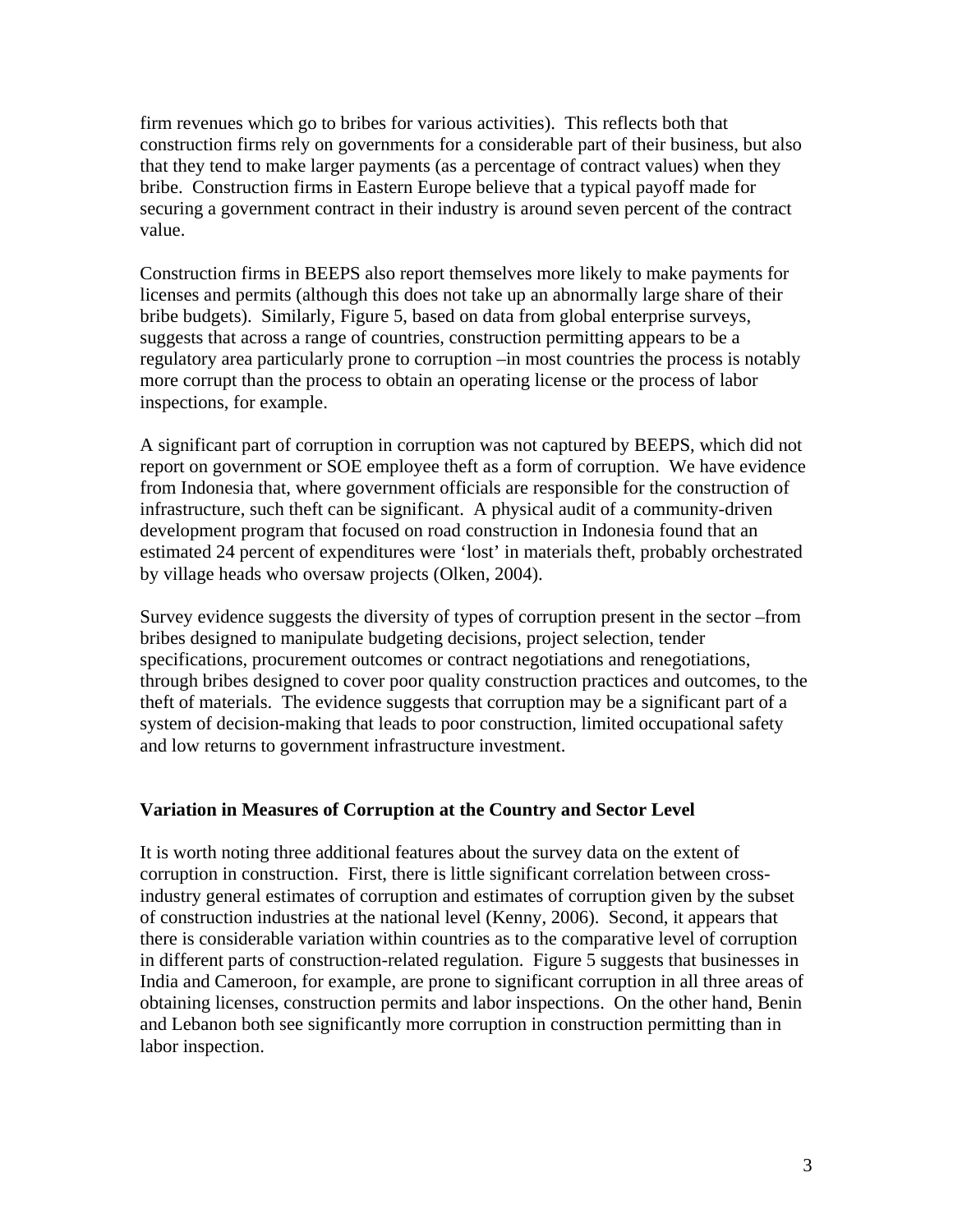A third feature of survey results worth noting is that there is a significant variation even within a sector in a given country in the level of corruption occurring in a particular process. Looking at the BEEPS question "when firms in your industry do business with the government, how much of the contract value would they typically offer in additional or unofficial payments to secure the contract?" only around fourteen percent of the variation in answers amongst construction firms can be explained by the country of respondent (Kenny, 2006).

This evidence suggests that general country-level corruption indicators may be poor tools to uncover particularly corrupt construction industries, but also that corruption within the industry may differ markedly by sub-sector or by location within a country. In turn this suggests some danger in assuming a single intervention or model will have a similar or significant impact on corruption in construction across different countries, and the need for a range of targeted and flexible responses at the country and sector level.

#### **Differentiating the Extent and Impact of Corruption**

Where we have good unit costs for the price of construction, it appears that they are sometimes correlated (if weakly) with available general corruption measures. Figure 6 shows CPI scores and GDP per capita for a number of countries ranked by their costs per square meter of classroom construction –there is no clear pattern of countries that are perceived to be more corrupt having higher unit costs of construction.<sup>9</sup> A slightly more revealing picture is suggested by Figure 7, which displays average costs per meter squared for reconstruction of a two-lane road between 6-8 meters wide with a bituminous surface, for countries where we have four or more estimates based on individual project data.<sup>10</sup> The average cost across the 28 countries for which we have data was around \$33.2 per square meter. For those countries with below average costs, PPP GDP per capita was \$6,282, compared to \$3,318 in those countries with above average cost. For those countries with below average costs, the CPI averaged 3.6, compared to 2.4 in countries with above average costs. A regression analysis suggests that lower corruption is significantly associated with lower costs in this sample, a result weakly robust to the inclusion of  $GDP<sup>11</sup>$ 

1

<sup>&</sup>lt;sup>9</sup> Data on classroom construction costs from Theunynck, 2006.

<sup>&</sup>lt;sup>10</sup> Data from the ROCKs database  $\frac{http://www.worldbank.org/transport/roads/rd_tools/rocks_meann.htm}{11}$ . The results suggest that an increase in the CPI (reflecting reduced corruption) from Pakistan's score to

Ghana's would be associated with a drop in Pakistan's road construction prices of around 20 percent. The equation is Cost =  $51.9 - 5.9*(CPI)$ , with the constant and CPI entering at one percent, R=0.23, N=28. Including GDP per capita reduces the coefficient on CPI to 4.5 and the significance to ten percent (GDP per capita does not enter significantly). It should be noted that road construction costs vary considerably due to within-country factors including terrain and distance to suppliers. Within this sample, the average of standard deviations of costs within countries –at \$14.6—is only slightly smaller than the standard deviation of average costs across countries –at \$15.6—and for countries with more estimates, within-country cost variation rises. Given we cannot account for such within-country factors with this analysis, this result needs to be treated with some caution.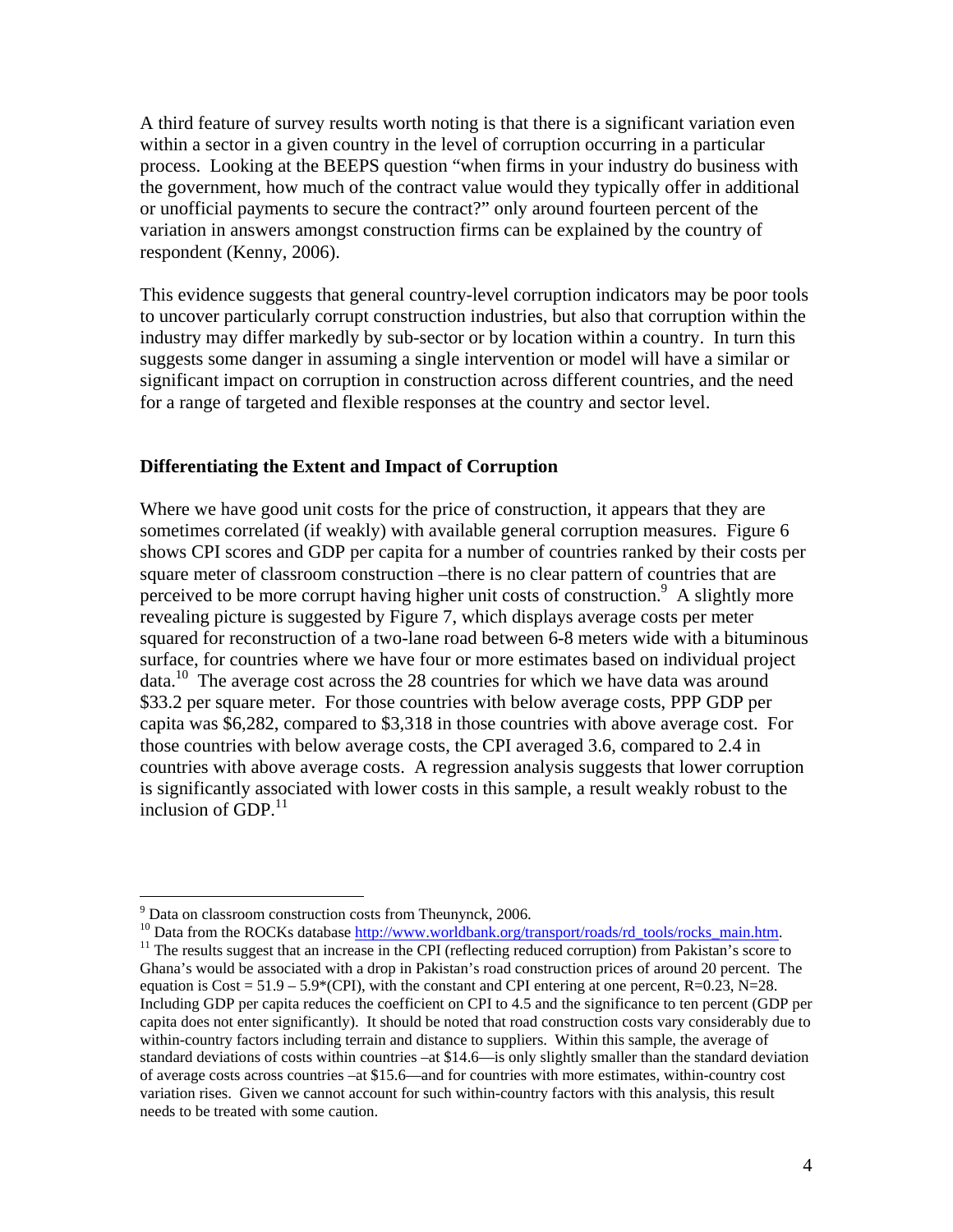But the above survey evidence suggests that measures of the extent of payments or even measures of the cost inflation caused by corruption may be a poor proxy for the development impact of corruption in construction. For example, the Dabhol power project in India involved an "utter failure of governance" including bribery, according to a recent investigative committee report.<sup>12</sup> Enron, the key contractor, spent \$20 million in 'education and project development process' expenses for the project, widely assumed to have included significant side payments (Bosshard, 2005). But the economic cost of the governance failure (given that the plant has been mothballed because its output is uncompetitively expensive) is clearly considerably larger than the financial value of \$20 million –annual costs to the state were estimated at \$1.3 billion (Gulati and Rao, 2006). On the other hand, six million dollars in proven corrupt payments which have led to convictions in the case of the Lesotho Highlands dam project do not appear to have significantly reduced the economic impact of the project itself.<sup>13</sup>

Looking at regulation, we have seen that corruption for permitting is widespread. In 1999, more than half of all buildings in Turkey failed to comply with construction regulations, even though 98 percent of the country's population lives in earthquake-prone zones. 14 One result of this evasion was a considerable number of avoidable fatalities in the 1999 earthquake –11,000 people died. Regarding bribes to circumvent health and safety standards, construction accounts for around 17 percent of fatal accidents at work worldwide –around 60,000 deaths a year.<sup>15</sup> Once more, the size of bribe payments made to avoid compliance ill-captures this toll of corruption.

Corruption can have a particularly invasive effect if it skews incentives such that the impact of corrupt payments is felt far beyond the project itself. It appears likely that corruption is one factor behind the pressure to overspend on new construction rather than maintenance of existing infrastructure stocks for example (Kenny, 2006).<sup>16</sup> This is despite the fact that maintenance is key to preserving the economic value of infrastructure. One year of driving a truck and trailer over potholed roads rather than well-maintained ones incurs an additional \$14,331 in operating costs. Despite these high

 $12$  http://www.thecornerhouse.org.uk/item.shtml?x=51993.

 $13$  Total (Part 1a) project costs were estimated at launch to be in the region of \$2.5 billion, the bribes uncovered amounted to \$6 million. Despite the corruption, the project was competently constructed and was a significant economic boon to Lesotho. South Africa bears the full cost and associated debt of the water transfer (estimated to be \$1 billion less than any other method of supplying the water). At the same time, in 1998 the project accounted for 14 percent of GDP, 35 percent of value-added in construction, and 28 percent of government revenues in Lesotho. This is not to suggest it was an outright success – as of 2002 poor people in Lesotho had seen few benefits from the LHWP, and a number of environmental concerns related to the project had been raised. But it is worth noting that neither of these outcomes have been linked to corrupt payments (OED 2002).

<sup>&</sup>lt;sup>14</sup> This according to the Turkish Architects and Engineers Association, Celestine Bohlen Turkish Earthquake Survivors Blame Corruption *New York Times* - 8/20/99.<br><sup>15</sup> This compares to construction accounting for around four percent of the global workforce (ILO, 2005).

If World-Bank financed projects accounted for a similar proportion of deaths in construction as they do for financing of global construction (around \$8 billion out of \$1.7 trillion), there would be 282 deaths on World Bank-financed construction projects a year.<br><sup>16</sup> It may also be that high corruption countries invest more in physical assets to the cost of human capital

<sup>(</sup>de la Croix and Delavallade, 2006).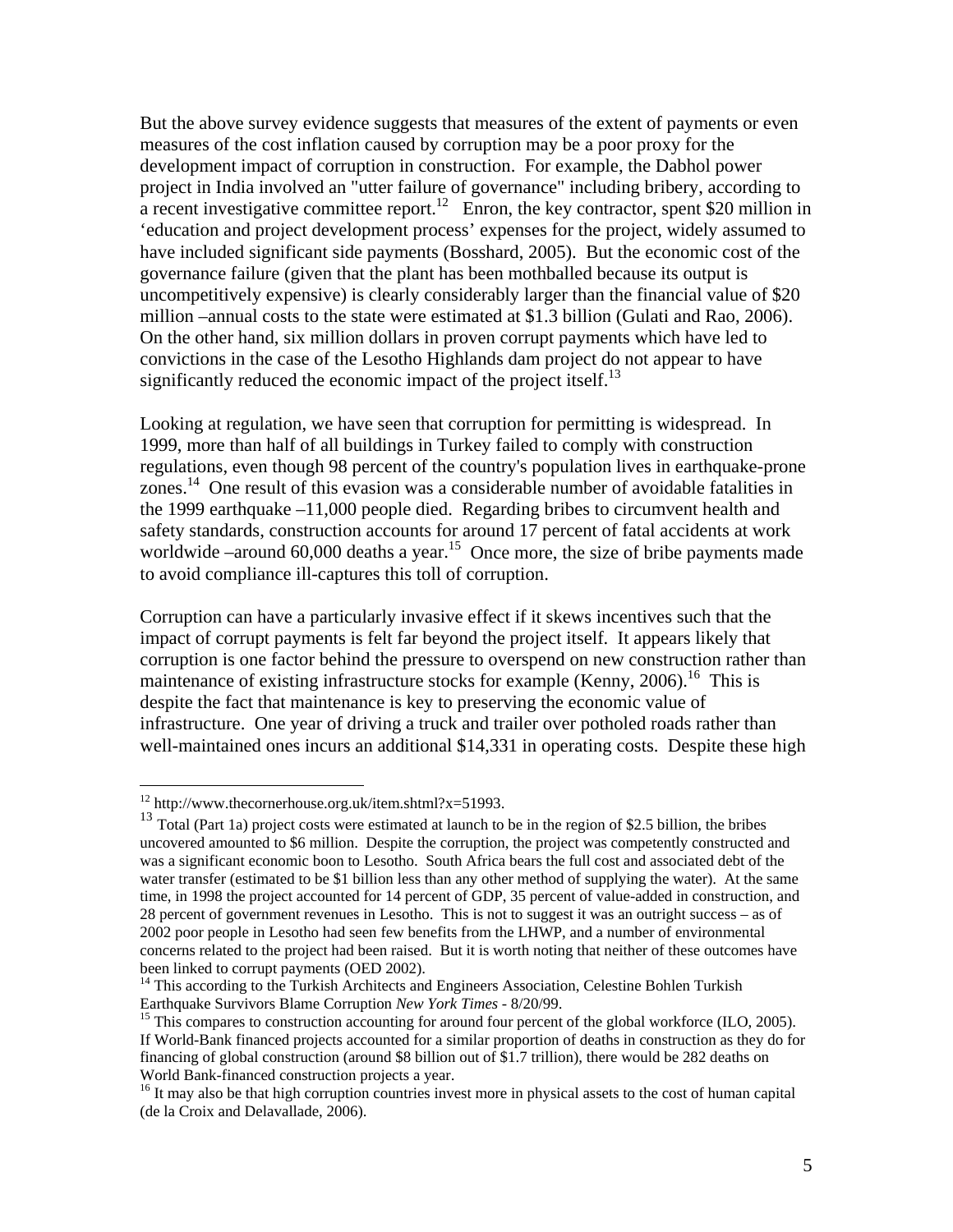costs to low road quality, maintenance expenditures for roads are low across the developing world. A recent estimate for Latin America suggested maintenance expenditures were approximately half of the level that they should be, at one percent of GDP, and that raising them to an appropriate level would increase GDP itself by 1.87 percent (Rioja, 2003).<sup>17</sup>

Different forms of corruption carry significantly different 'multiplier effects' in terms of their development impact, then. For example, the impact of stealing one dollar's worth of supplies from a road construction project is as much as four times higher than the impact of a dollar increase in contract costs due to collusion (Kenny, 2006).<sup>18</sup> If the impact of corruption is to skew expenditures towards low-return projects or to reduce expenditures on maintenance, the multiplier effect may be many times higher again. Table 3 suggests estimates of the size of corrupt payments in various steps of the project cycle as well as the likely 'multiplier impact' of payments in terms of development outcomes. The table suggests that a focus on reducing the most damaging impacts of corruption will have to be broad, looking at overall budgeting issues --ensuring the resources dedicated to new construction are not diverted from required maintenance funding for example-- and ensuring that the outputs of construction projects are built to a high (safe, long-lived) standard.

An economic approach to corruption suggests an additional insight –there can be worse things than a bribe payment. One way to avoid corruption in competitive bid processes, for example, would be to sole source all contracts to a single firm –but this would be unlikely to improve overall development outcomes. Analysis of BEEPS data suggests that corruption is viewed by firms as a less effective substitute for lobbying (Campos and Giovannoni, 2006). This suggests that an effort to increase the power of firms to lobby (easing limits on campaign contributions, for example) may reduce corruption while worsening development outcomes. Again, anti-corruption measures, much like other regulation designed to minimize market or government failure, can carry higher costs than the economic benefit of the reduced corruption that they are associated with. Ben Olken's examination of anti-corruption interventions in community-driven road projects in Indonesia suggested that sending out invitations to village meetings to discuss projects might fall into that category, for example (Olken, 2004). Such cost-benefit analysis of specific anti-corruption interventions has been sadly limited to date.

#### **What Reduces Corruption in Construction**

 $\overline{a}$ 

Construction firms bribe in order to obtain contracts, to increase profit margins on those contracts and to reduce the cost of construction. Given that, corruption is likely to be

 $17$  Similarly, in Cameroon, between 1981 and 1997, the maintainable road network increased from 2,700 km to 4,000km 1991-1997, but in 1997 only 31 percent of paved, and only 13 percent of unpaved roads were in good condition. Across Africa, estimates suggest that funding for maintenance is considerably below needed amounts (but also that what is spent is spent poorly) (Stein Hansen Consulting, 2000).

<sup>&</sup>lt;sup>18</sup> In Indonesia, Olken (2004) estimates that a marginal dollar of materials stolen from a road project reduces the discounted benefits from the project by \$3.41 because of the shorter life of the road when built with insufficient material.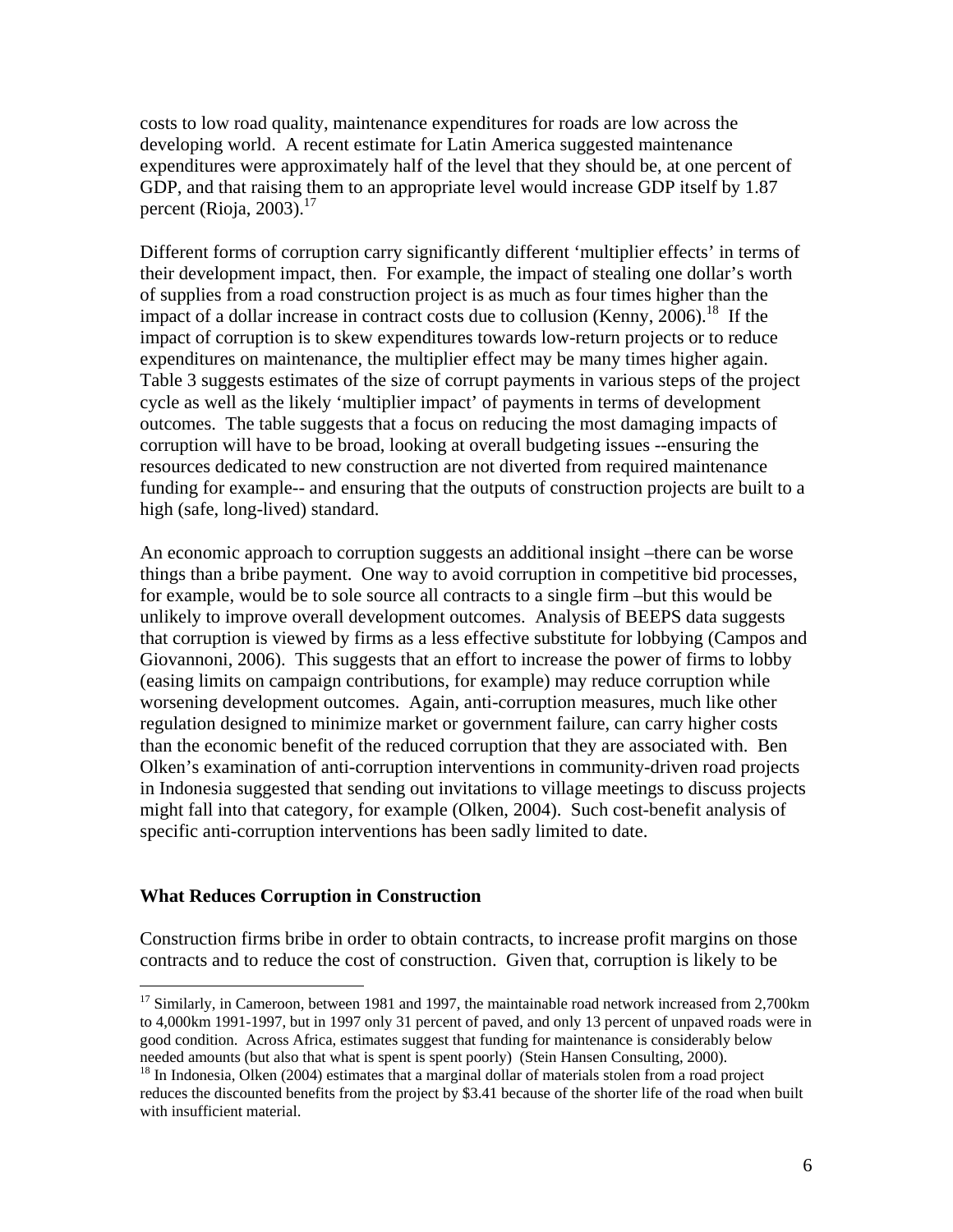reduced if there are fewer opportunities (less discretion for government officials to decide contract winners and contract terms, or interpret regulatory compliance) and less need (fewer contracts, fewer competitors, less fear of competitor bribery, less regulation). In addition the net benefits of corruption will change if costs are higher –bribes are larger or have to be paid to more people or the risk of being caught increases (because of audits or punishment regimes).

This theory can be very poorly illustrated by evidence from construction –indeed, our empirical knowledge about the causes of high corruption in the sector is extremely limited. Tables 4 and 5 point to some correlates discussed later in the text, but the summary message from these results is that, on the basis of limited data, a number of the relationships that one might expect from a theoretical perspective do not emerge from the analysis. All we can say with some certainty is that more wealthy countries appear to have less corrupt contracting, permitting and licensing procedures on average, but even here there is significant variation between countries at similar income levels (Table 4 and Figures 8 and 9).

Given our current state of limited knowledge about the extent and development impact of corruption in the sector and the cost and efficacy of proposed approaches to reduce that impact, evaluation of proposed approaches will largely have to fall back on theory as well as results from cross-sectoral analyses of what tends to reduce the extent of corruption. Results from this general empirical literature suggest a number of potential avenues to reduce the extent and impact of corruption in construction. These include efforts to improve planning and budgeting processes, increase competitive pressures, reduce unnecessary regulation and better monitor necessary regulation, improve the transparency of the project cycle, increase civil society participation, reduce the discretionary power of individual bureaucrats and improve financial and physical auditing (Kenny, 2006).<sup>19</sup> These interventions share an additional attractive feature that they have considerable benefits beyond a potential role in reducing corruption –improving efficiency and outcomes due to lower transactions costs and more informed decision-making, for example.

Furthermore, given the impact of weak governance on sector performance begins at the level of budgeting and planning, and involves activities regulated and/or standardized at the central level, the macro-level, cross-sectoral environment will have a significant role in determining the level of corruption in construction.<sup>20</sup> Responses such as fiscal reform for transparency and development focus in budgets, civil service reforms including competitive selection and merit-based pay, reform of general procurement rules and auditing standards, legal reform and increased freedom of information should all have an impact on corruption in the construction sector as well as elsewhere. Indeed, much of the

<sup>&</sup>lt;sup>19</sup> See also Svensson, 2005 and Lederman, Loayza and Soares, 2005.

 $10^{20}$  Whilst we have seen that levels of corruption in the sector can be markedly different from average levels in the country, it is nonetheless the case that the broad macro governance environment does impact sectorlevel corruption. This is clear from the correlation between measures of construction sector corruption and GDP per capita –itself closely correlated with general indicators of governance.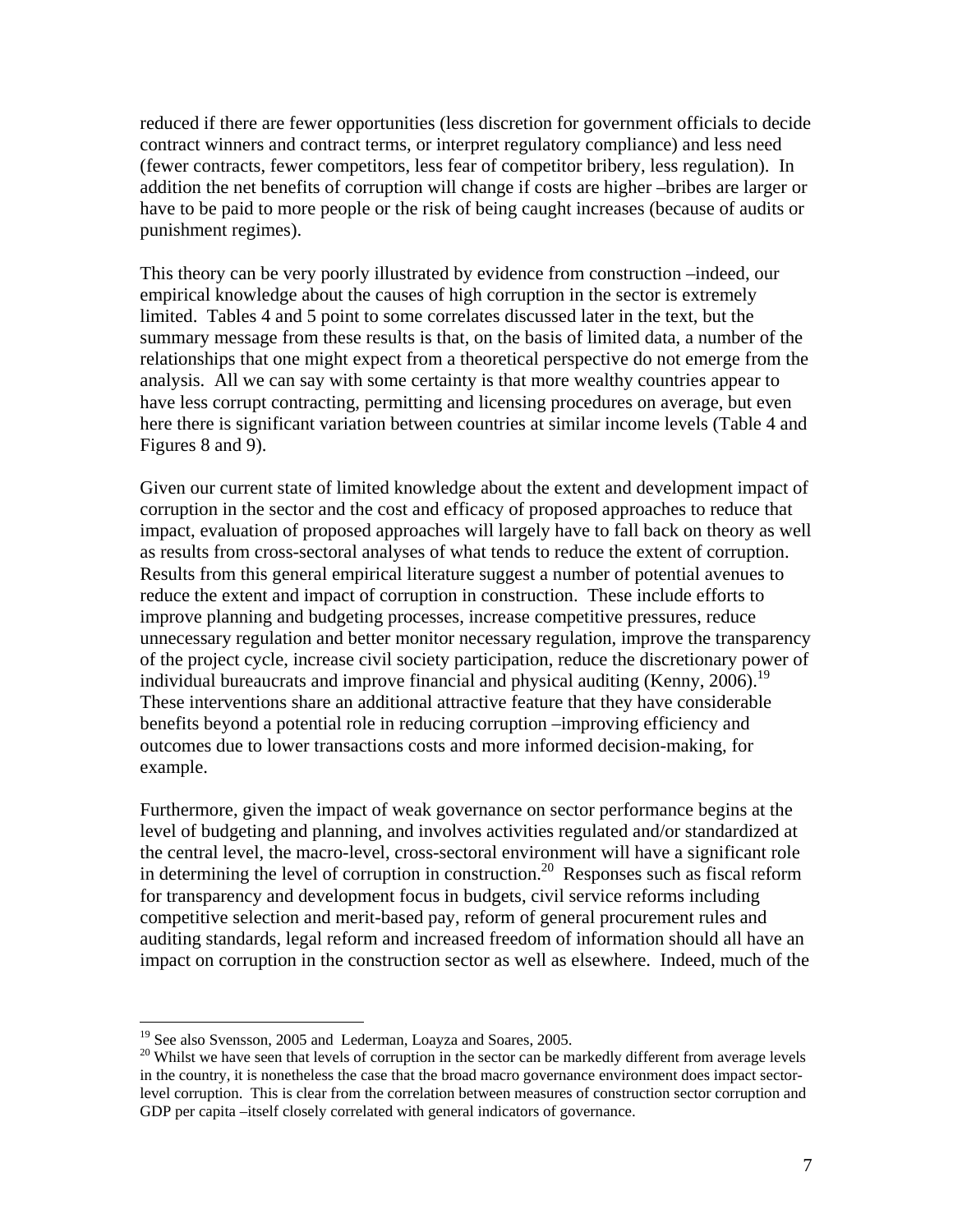sectoral agenda for improved governance builds upon the same principles and approaches as these macro interventions, but tailored to the particular features of construction.

## **Ownership, Competition and Regulation in the Sector**

Again at the sector level, overall efforts to improve governance are likely to be an important tool in reducing the impact of corruption. As with other sectors, it will be important to separate the ownership and regulatory functions of government, and to ensure that the government as a client bids out work on a level playing field. Given the competitive nature of the sector, there appears little justification for state ownership of construction firms, and removing the government as an owner will also help to simplify the political economy of contract award and, in particular, monitoring for quality. What we know about corruption in the sector in Eastern Europe and Central Asia suggests that a private-sector dominated industry may be less prone to corruption. Evidence from the BEEPS surveys suggests that state-owned firms are at least as if not more likely to bribe for government contracts and licenses (Table 5).<sup>21</sup> Regarding regulation, a study of labor practices on eleven large construction sites in Tanzania found that one of the most egregious violators of labor standards was the National Housing Corporation (National Construction Council, Dar es Salaam, 2005). Furthermore, the example of Indonesia's Kacematan road projects suggests that corruption in construction by local government employees may frequently take the additional form of materials theft. This materials theft can be some of the most economically damaging form of corruption in construction, as we have seen.

Of course, the privatization process itself can be prone to considerable corruption. In a number of countries, privatization of construction firms has often been to the benefit of the few (Copplestone, 2006). Increasing the transparency and competitiveness of the privatization process itself should be an important precursor to this element of sector reform.

Regulation will remain a vital role for government in the sector, because monitoring technical standards in construction is both complex and central to ensuring quality. Attempts to deal with the information asymmetries inherent in construction have a long history. The Code of Hammurabi (1800BC) imposed the death penalty on builders whose houses collapsed and killed the owner (World Bank, 2006). Four thousand years later, there remains a need for greater regulatory oversight of construction in parts of the Middle East. Earthquake-prone Iran, for example, still lacks any building code for masonry structures.

At the same time, it is important that regulation is limited to cases where it is necessary, and that it is fairly but rigorously enforced. The record of developing countries in this regard is decidedly mixed. *Doing Business* surveys suggest that the number of procedures required in order to get permission to build a warehouse varies considerably

 $21$  These results carry more than the usual caveats about regression results –there are no checks of robustness to the inclusion of other variables or country dummies, for example.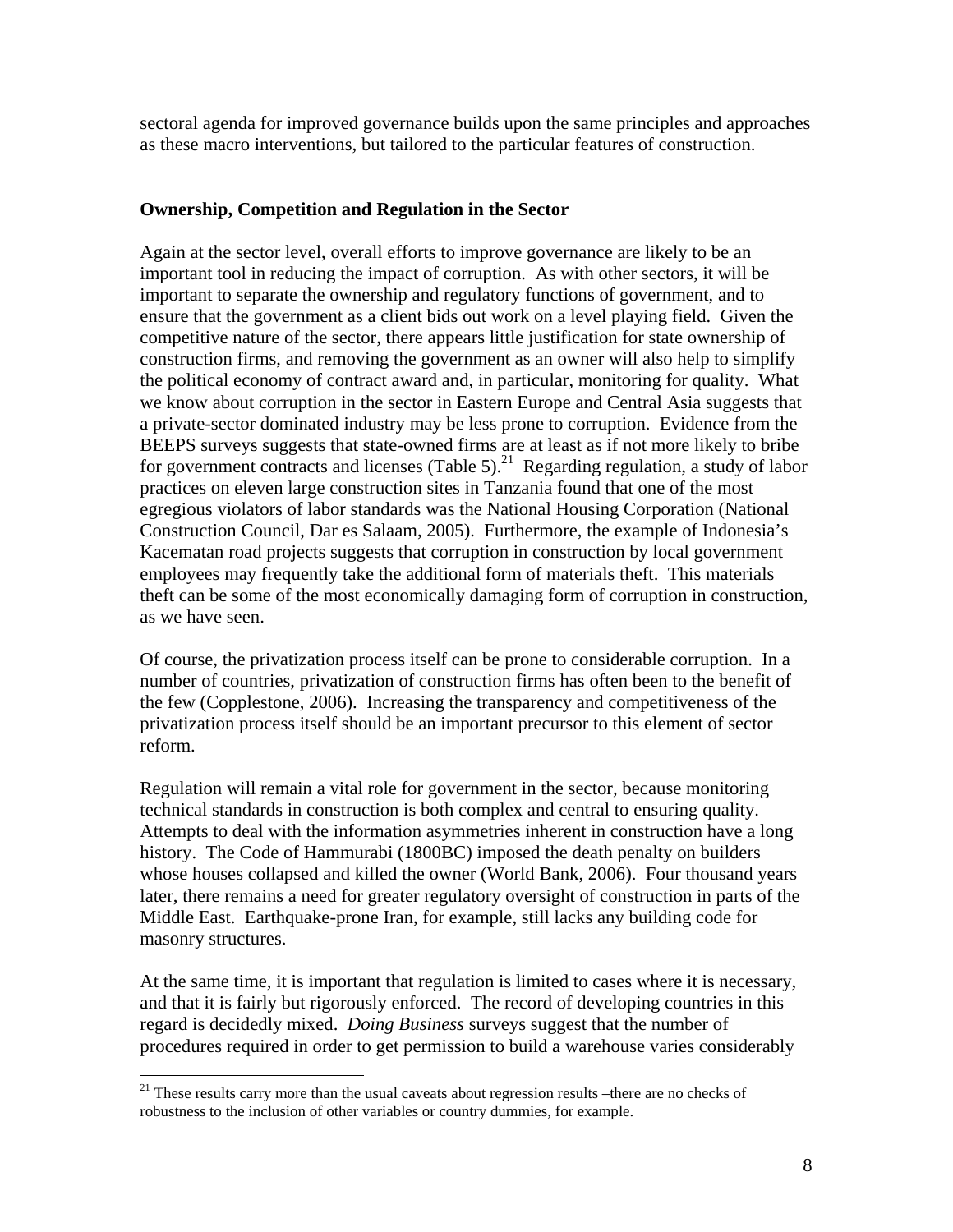between countries. The average number of procedures was 16 in rich countries, and 20 in low income countries, with the time taken to comply 157 days in rich countries and 229 in poor countries. It is not clear that this extra regulatory burden is improving outcomes there is no correlation between the number of procedures and the number of worker accidents across countries, for example.<sup>22</sup> Alongside reducing the number of regulators, easing the process of regulatory compliance will also have a role in reducing corruption, through approaches such as consolidated clearances, time limits to license issuance (if a license is not issued or denied within a certain period, it is automatically granted), and risk-based inspections that occur at the completion of work but prior to the next stage (as opposed to time-based inspections).

Enforcement is a further considerable issue. Tanzania has strong laws regarding labor practices, yet the survey of large construction sites cited earlier suggested that despite the fact all of the projects were publicly-funded (three by donors) and all had been visited by regulatory officials, on only three of eleven sites were labor standards considered adequate (National Construction Council, Dar es Salaam, 2005). Working with industry, consumer and labor groups to craft codes and health and safety regulations that are (comparatively) easily and objectively verifiable, simple and enforceable will improve the likelihood of compliance. The capacity of regulatory bodies to enforce regulation also needs to be strengthened, and whilst this does not necessarily imply independence from concerned ministries, it may require comparative freedom regarding pay and conditions in order to ensure that agencies can attract and retain suitably qualified staff with the incentive remain uncorrupt, whilst removing corrupt enforcement agents. At the same time, the work of such bodies needs to be as open as possible to public scrutiny, with publication of licensing and regulatory principles and decisions.

These reforms will be difficult and, alone, are likely to be inadequate. For example, complex, context specific relationships between levels of corruption and bureaucratic requirements (as well as scarce, weak proxies) may help to account for the statistical insignificance of the relationship between measures of consistent enforcement of regulation and bribe payments amongst construction firms in BEEPS and between the number of procedures involved in getting permission to build a warehouse and the percentage of firms who pay bribes for construction permits in Doing Business and Enterprise Surveys (Tables 4 and 5).

In this regard, the Code of Hammurabi points to an important principle in the fight against corruption. It is often far easier to monitor and deter the *outcomes* of corruption (a collapsed building) than the act of corruption itself (the theft of resources or a payment to avoid correcting a regulatory infraction). This suggests the importance of mechanisms which hold firms and senior management accountable for poor construction and its results. Whilst Hammurabi's death penalty was extreme, ensuring that construction companies and their management teams as well as building owners are liable and held accountable for building code violations and resulting problems (from worker accidents

<sup>&</sup>lt;sup>22</sup> See Djankov, La Porta Lopez-de-Silanes and Shleifer (2000) for a broader discussion of the limited impact of regulation of entry on quality of service provision, but its stronger link with the extent of corruption, across a range of sectors.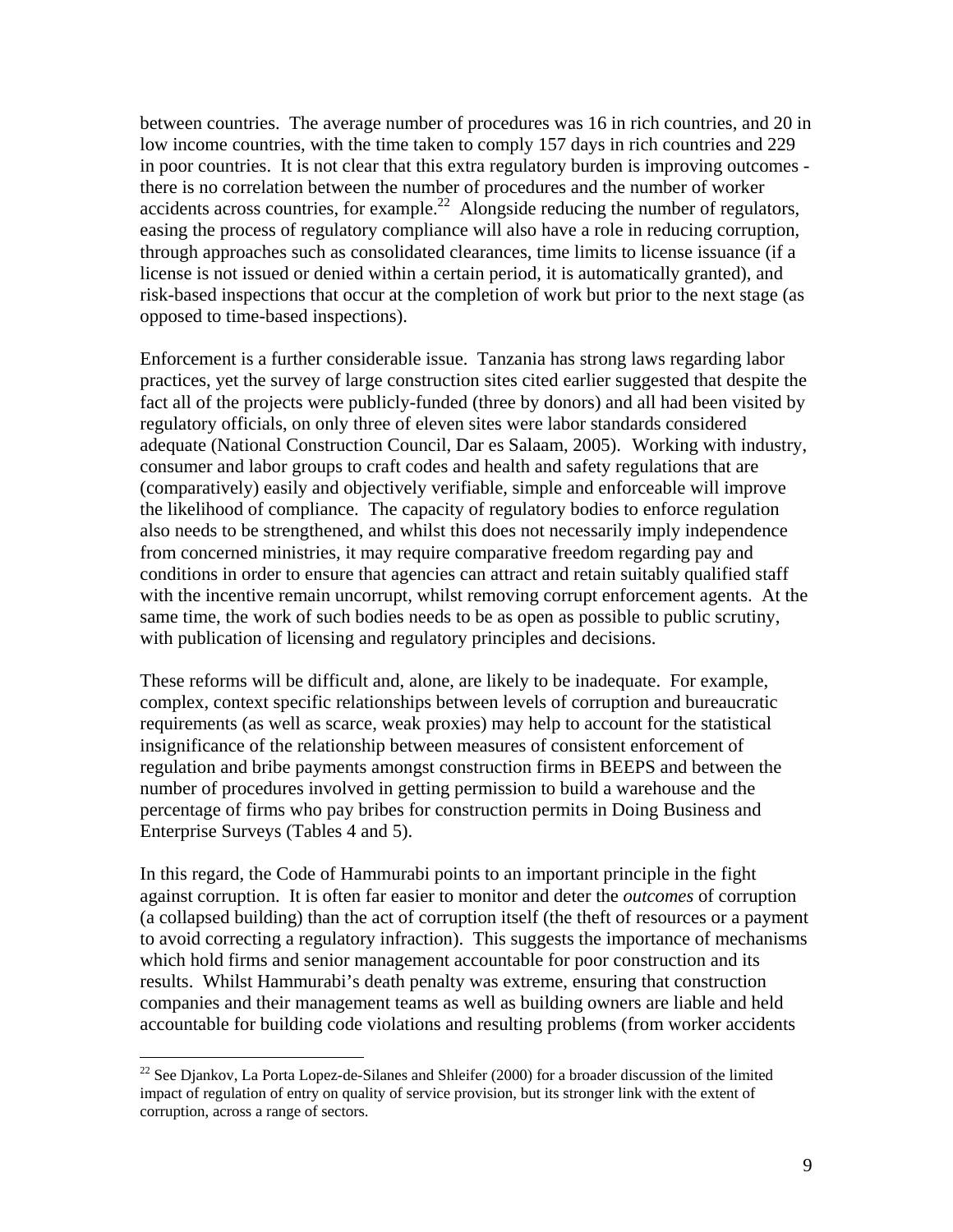to building collapse) should be part of any effort to ensure compliance and reduce the development impact of corruption.

For example, the UK already allows for conviction of senior company officials in cases where gross negligence leads to death. According to the Crown Prosecution Services, cases include work-related fatal accidents arising out of unsafe systems of work, and fatal accidents resulting from the provision of unsafe goods or services –events that are common in the construction industry.<sup>23</sup> A law to extend the culpability of senior company officers in cases where the way a company's "activities are managed or organized" is causally related to a death and "amounts to a gross breach of duty of care" is working its way through the UK Parliament.<sup>24</sup>

## **The Government as a Customer –Planning, Budgeting and Institutions**

Looking at the government as a consumer of construction services, any approach to counter the negative effects of corruption again needs to look at outcomes rather than narrowly at procurement processes.<sup>25</sup> This suggests a focus that extends both upstream towards budgeting and project selection as well as downstream towards the final quality of deliverables.

If corruption is one factor that skews expenditure away from maintenance of existing infrastructure stocks and new construction with high economic returns, a key element of the anti-corruption agenda is to strengthen governance mechanisms linked with budgeting and project prioritization. The IMF's Code of Good Practices on Fiscal Transparency – which promotes practices related to clarity of responsibilities, publication of information, open budget preparation and execution and assurances of integrity—provides guidance in the first area.<sup>26</sup> Evidence of the quality of budget management in 25 heavily indebted poor countries (HIPCs) suggests there is considerable need for progress, with the average country meeting just over five out of thirteen performance benchmarks in the areas of comprehensiveness, credibility, execution and external scrutiny.<sup>27</sup>

A focus on the quality of existing infrastructure stocks will also involve institutions that help to ensure adequate funding and implementation of maintenance. One example might be hypothecated road funds with considerable board representation from user groups competitively contracting maintenance services through lump-sum contracts based on set performance standards. Such contracts would include performance bonds overseen through independent inspections as well as public involvement in monitoring

http://dsbb.imf.org/Applications/web/dqrs/dqrsroscs/.<sup>27</sup> Calculated from p. 36 of Levy, 2007.

 $^{23}$  http://cps.gov.uk/legal/section5/chapter\_b.html.

<sup>&</sup>lt;sup>24</sup> http://www.publications.parliament.uk/pa/ld200607/ldbills/040/2007040.pdf. There is a similar law on the books in Australia.

 $^{25}$  A recent survey of Norwegian firms involved in overseas contracting found that only six percent felt procurement rules were an efficient obstacle to corruption (Soreide, 2006).<br><sup>26</sup> And the result of an IMF Report on Observance of Standards and Codes provides an assessment of how

well these good practices are implemented in a country: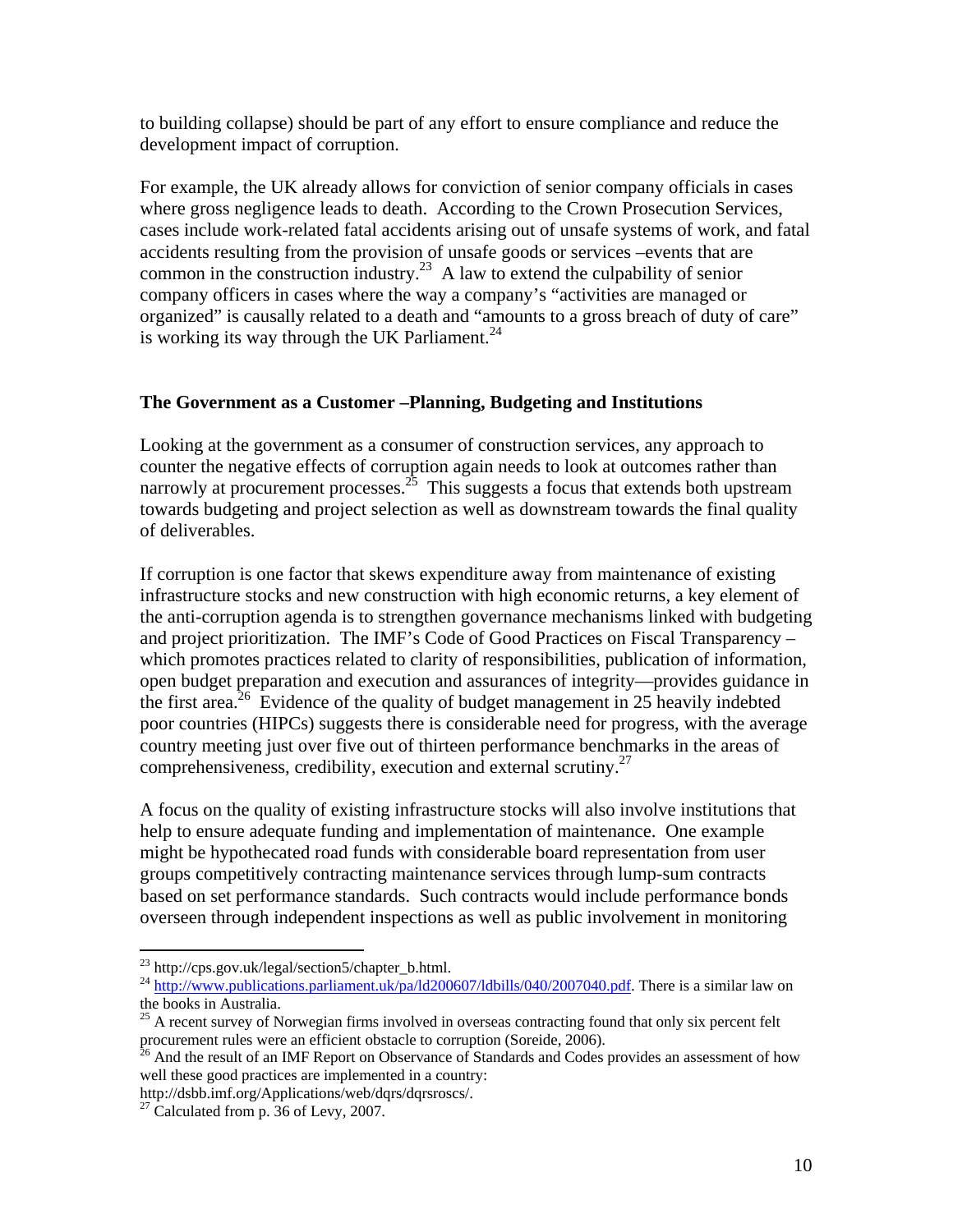with payment deductions based on set criteria of deficiency. Tanzania's TANROADS agency has moved some distance towards this model –supported by a hypothecated roads fund, emphasizing maintenance over investment and utilizing performance agreements with private contractors.

Concentrating on quality project selection suggests a priority for transparent and (where appropriate) participatory selection of projects backed, in the case of larger proposals, by competent economic, technical, environmental and social analysis. This analysis will rely on cost and demand forecasts which can be manipulated (usually to increase predicted returns). As a result, predicted outcomes should be compared with predicted and actual outcomes of a relevant reference class of past projects to determine their likely accuracy, and forecasts should be published, publicly debated, and subject to independent review (Flyvbjerg, Holm and Buhl, 2005).

An additional tool to reduce the potential for selection of infrastructure projects with low returns is private sector risk-sharing in terms of outcomes. Private sector participation absent a sovereign guarantee will involve lenders and shareholders being satisfied of the financial viability of a project. It is also worth noting that private participation diversifies the risk of poor project choice, reducing the impact on returns to public investment. Such an approach is contingent on a broader infrastructure reform agenda covering pricing and regulation which allows for private providers to garner financial returns that approach the economic return of the project.

Chile's Ministry of Public Works is undergoing a reform effort that should help to improve the planning process, service standards, project management and oversight of public infrastructure construction:

- Chile already relies heavily on private provision, with 65 percent of investment resources for public works provided by the private sector.
- An integrated planning process will use a supply-chain approach to ensure investments are made based on multi-modal analysis using improved economic and engineering assessment.
- Planning, contracting and execution will be separated from regulation of infrastructure provision. An independent regulatory body, the superintendent of public works, will oversee transparent concession contracts oriented towards outputs and performance rather than inputs or investment mandates. A new set of benchmarked service standards will drive contract design and oversight, leading to 'conservation' concessions for road networks, for example. Model contracts will be designed to maximize competitiveness in the bidding process as well as focus on outcomes. The regulator will oversee both implementation and any contract renegotiation.
- Project management institutions will develop from a system of multiple project managers at different project stages (feasibility, design, construction, monitoring) to a single-manager structure, improving accountability and data collection.

Within the project design and maintenance process, output-based approaches of the type used in Chile provide a particularly attractive mechanism for reducing the potential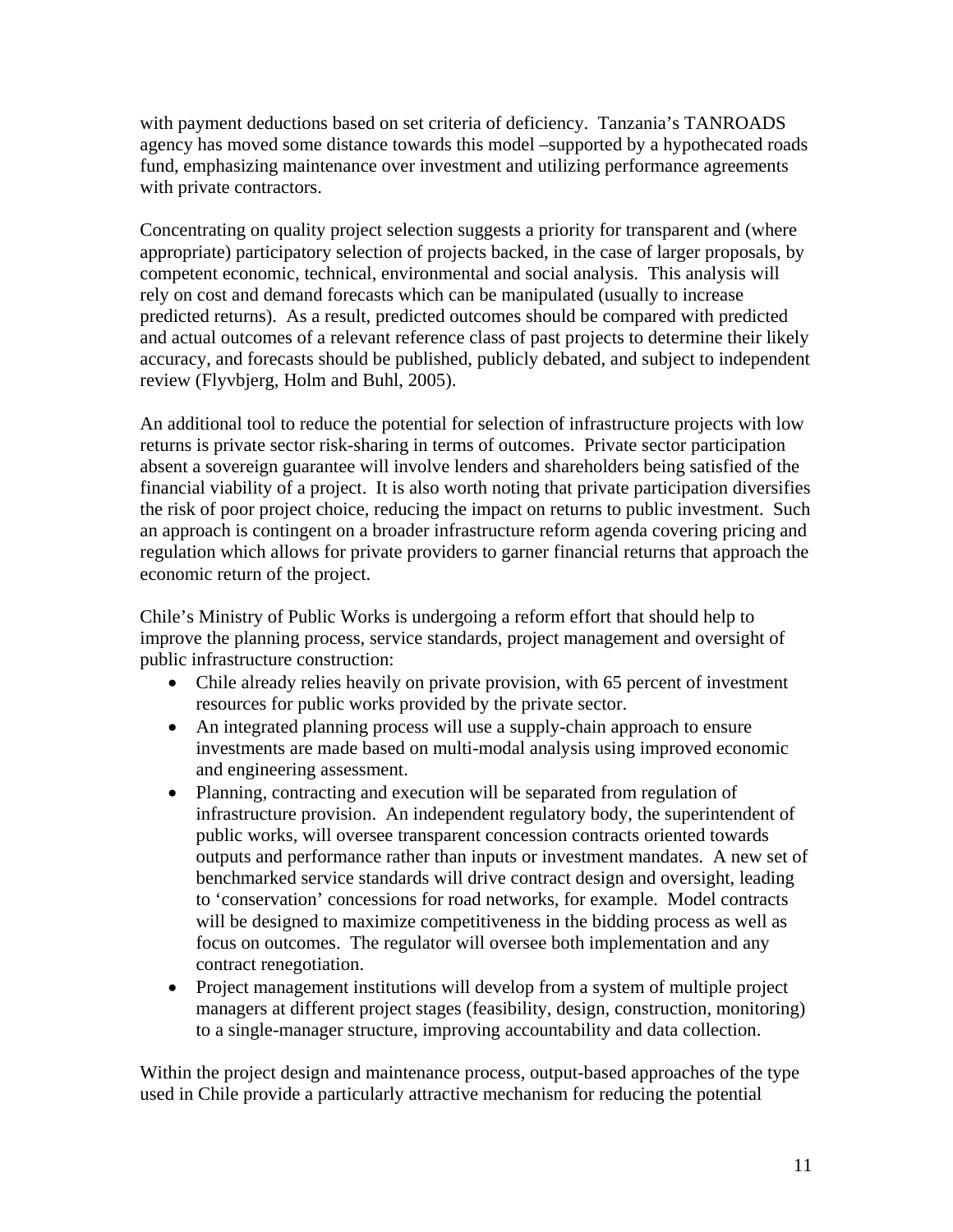negative outcomes of corruption by emphasizing the quality of provision. Output-Based Aid (OBA) is a strategy for using explicit performance-based subsidies to support the delivery of basic services. It involves delegating service delivery to a contractor, under contracts that tie disbursements to the services or outputs actually delivered. OBA interventions ensure explicit recognition of *why* subsidies are being provided, *who* is receiving the subsidy and who is providing it, and *what* is being subsidized—both the activity and the financial sums involved (Kenny and Mumssen, 2007). Two of these features are attractive from the point of view of reducing corruption:

- The outputs defined are 'technology neutral' (delivery of electricity services of a given quality to a given community) rather than technology specified (suggesting use of particular equipment, for example). As such, the OBA process is less susceptible to corrupt agents designing project specifications in such a way as to favor a particular bidder.<sup>28</sup> The process is also likely to limit cases where unnecessary or unsustainable projects (uneconomic power plants such as Dabhol, for example) are undertaken because they provide greater opportunities for corruption.
- The outputs of OBA projects are easily monitored. Unlike the efficient operation of a power plant, for example, the presence or absence of a working electricity connection is directly experienced by householders and easily monitored by civil society, donors or other interested parties. As a result, even if corruption does occur in OBA projects, the risk that it significantly reduces the development impact of the financing is reduced. In the case of a water project, for example, the winning bidder, even if selected as part of a corrupt deal, nonetheless has to deliver quality infrastructure at a given cost that carries a considerable consumer surplus.

Community-driven approaches can also provide incentives that should act to reduce the development impact of corruption. CDD involves giving communities or locally elected bodies control over the decision making, management and use of development funds. As such, CDD approaches have a number of attractive features:

- Projects selected will tend to reflect local priorities rather than those with the maximum potential for generating rents. In Indonesia, for example, a 1997 survey of 48 villages found that less than 3 percent of village development requests proposed through the government's development planning system received funding. The Kecamatan Development Program (KDP), begun in 1998, encompassed about 40 percent of the country's villages and emphasized participatory appraisals for project selection with funding provided by a combination of village and local funding and direct central government support. These features help to ensure that local priorities were the key to setting project prioritization.
- Project implementation and oversight involves a strong role for beneficiary communities. In the KDP, project budgets, financing and procurement decisions are discussed publicly and displayed on village information boards, each village has an independent committee to oversee contracts and implementation, and

 $^{28}$  A survey of Scandinavian firms found that 41 percent of firms had experienced bidding on tenders which had clearly been designed with one company in mind --Soreide (2006).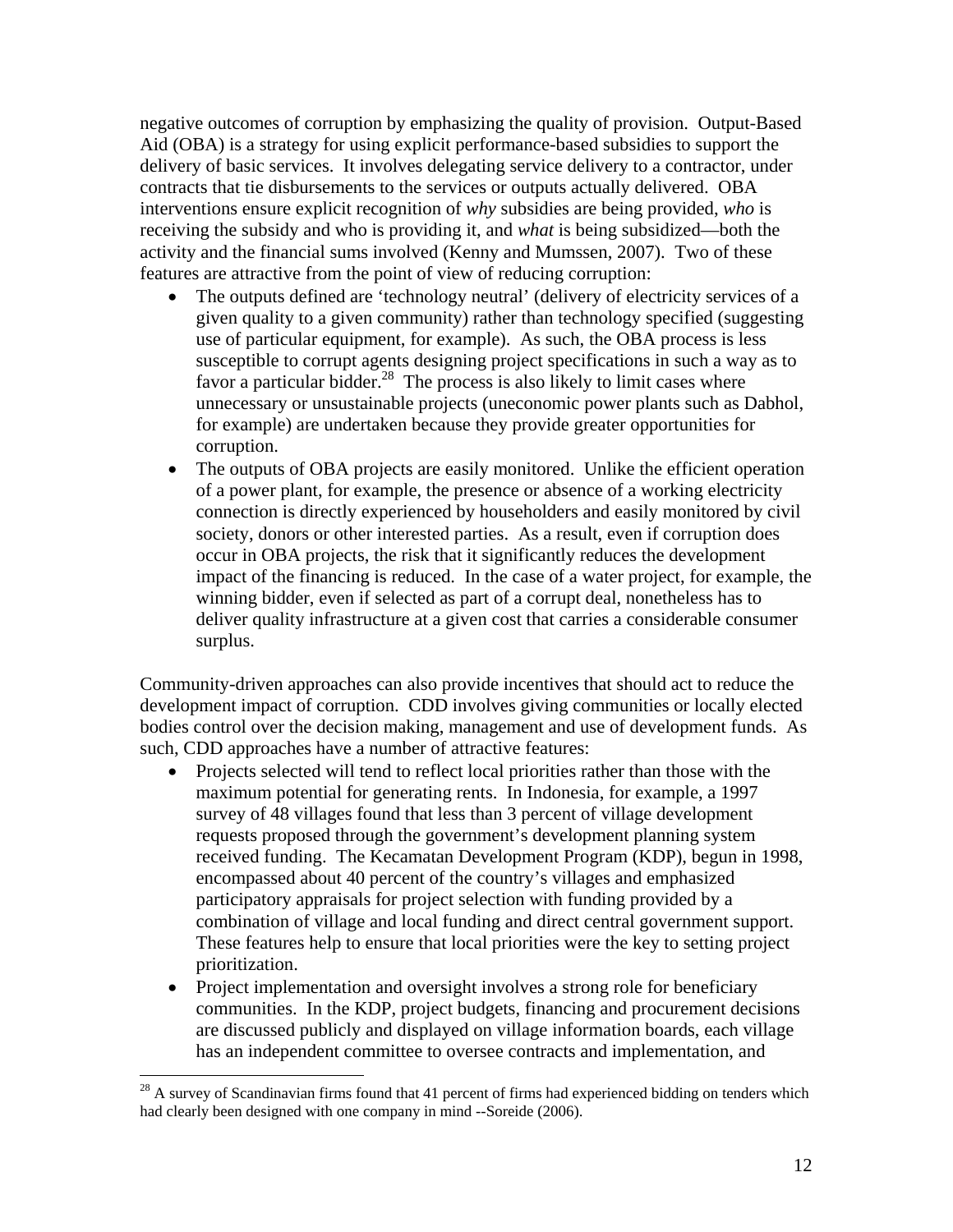journalists and NGOs are invited in to act as watchdogs. In addition, there is an anonymous complaints mechanism which channels concerns to project authorities.

KDP projects that met high local demand with close local oversight and involvement produced savings of between 25 to 56 percent over conventional infrastructure projects and carried economic rates of return ranging from 33 to 83 percent (Wong and Guggenheim,  $2005$ ).<sup>29</sup>

Features of community-driven and output-based approaches could be combined to maximize the efficiency of delivery and minimize the consequences of governance failure –for example, community-driven selection and monitoring could be combined with output-based delivery mechanisms. At the same time, it is worth noting that neither OBA nor CDD, combined or individually, is a panacea for corruption. Indeed, the study of road construction in Indonesia cited earlier, which found that an estimated 24 percent of expenditures were 'lost' in materials theft, focused on Kecamatan Development Program projects. Both approaches need to be combined with appropriate procurement, physical and financial auditing and transparency tools, and both are still likely to remain prone to corruption if the broader governance environment is weak.

Finally, it is important to design projects so that they do not put pressure on firms to contravene laws and regulations in order to increase the competitiveness of their bid. For example, bid documents and contracts can specify costs and obligations related to regulatory compliance in areas such as health and safety as well as building codes and standards. By inserting compliance obligations in bid documents and contracts, regulatory compliance moves from a burden on a competitive bid to a service to be paid for and monitored during implementation. Related to this, the World Bank, the Asian Development Bank and the International Finance Corporation all incorporate core labor standards in the design and formulation of their investments. If a country's regulatory standards are considered inadequate for a particular construction project, specific standards can be elaborated for contracts.

#### **The Government as Customer: Procurement**

 $\overline{a}$ 

Within the procurement process itself, there is scope for a gamut of interventions covering e-procurement, financial management information systems, participatory approaches, transparency and third-party (NGO or external professional) oversight rules applicable across sectors.<sup>30</sup>

<sup>&</sup>lt;sup>29</sup> Similarly, community-based construction of schools in Zambia and Mauritania cut costs by one half to two thirds over national competitive bidding approaches –although some considerable part of this saving was due to lower architectural standards (Theunynck, 2006).

 $30$  At the project level, specifying who selects third party monitors (it should not be the implementing ministry) and where advertisements are placed (online as well as in a given set of major newspapers in a font of a minimum particular size) are both potential elements of an anti-corruption package. PEFA performance indicators include an indicator of procurement standards and the OECD's Baseline Indicator of Procurement Systems provides a tool for improving the institutions of procurement http://www.pefa.org/index2.htm, http://www.oecd.org/dataoecd/12/14/34336126.pdf.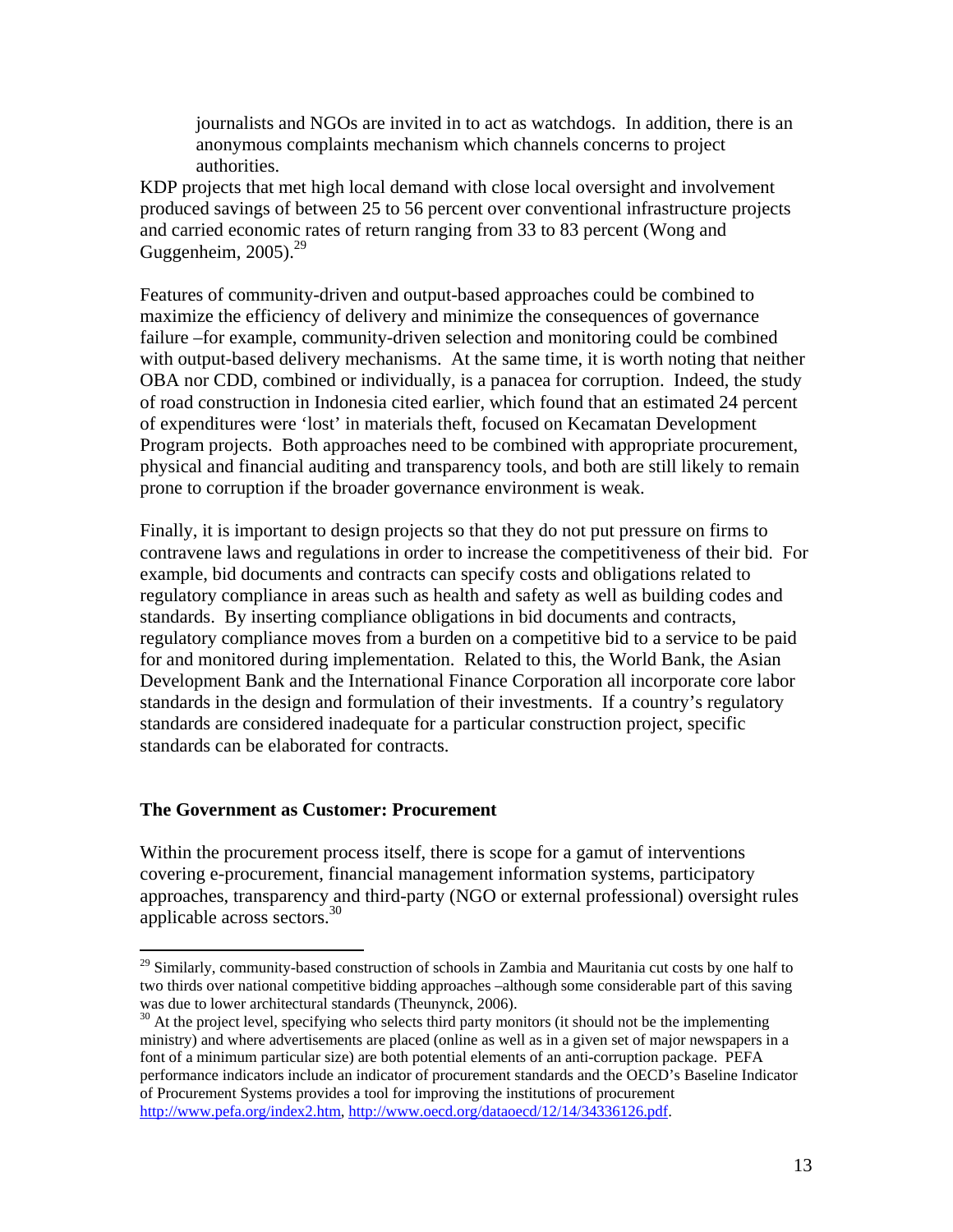Ensuring a maximum of competition in bidding should reduce the scope for collusion and reduce prices as much in construction as elsewhere –this involves not only ensuring competition within the process but also rules banning direct negotiation with firms on the basis of unsolicited proposals and strict controls on renegotiation.<sup>31</sup> Nonetheless, this does not in all circumstances indicate a preference for international competitive bidding over other techniques. Competitive bidding alone is clearly inadequate to ensure better outcomes. In the BEEPS data on construction firms, for example, there is also no relationship between town size (a proxy for the extent of competition) and the level of payments for construction contracts –this matches general corruption results suggesting that neither trade openness nor country size is robustly related to perceived corruption (Knack and Azfar, 2003), and there are numerous cases where international competitive bidding has proven inefficient. $32$ 

To support the bid design process, whatever the level of competition, there is a significant role for benchmarking prices to provide guidelines for output-based pricing and also to provide a 'red flag' for overbidding. At the same time, it is important to note that efforts to compare construction pricing suggest considerable variation for the same output, only some unknown portion of which will be related to weak governance.<sup>33</sup>

Procurement-related approaches might include contractual obligations and sanctions that prohibit and punish specific unethical practices and demand internal audits, matched by the right to carry out compliance audits and the creation of a project corruption hotline.<sup>34</sup> In this regard, there may be a role for rules based on Transparency International's integrity pact model.<sup>35</sup> All bidders are required to disclose commissions and similar expenses paid relating to the contract, and they must agree not to bribe or collude. Sanctions are spelled out applying to violations of the agreement including blacklisting, contract revocation or forfeiture of bid bonds. Such a model has been utilized in Korea's road sector and in a water project in Karachi, Pakistan (Lee and Larnemark, 2007). Companies that have previously broken laws, that do not have an internal system of

 $31$  The survey of Norwegian firms cited earlier (Soreide, 2006) found that firms see efforts to obtain contracts through direct negotiation rather than competition as the most common form of contract bribery. It is worth noting that, with infrastructure concessions, there is evidence that contract renegotiation substitutes for direct negotiation, with 46 percent of competitively-awarded contracts renegotiated compared to 8 percent of contracts awarded through bilateral negotiations –this suggests the importance of contract clarity regarding triggers and implementation methods for renegotiation overseen by a neutral, transparent body (Guash, 2004).

<sup>&</sup>lt;sup>32</sup> In the case of school construction, for example bundling construction projects under one large ICB contract led to high prices, inadequate distribution of schools and construction delays --as a result, such approaches had been abandoned in favor of delegation to contract management agencies, NCB and community-based approaches by the 1990s (Theunynck, 2006).

<sup>&</sup>lt;sup>33</sup> In the case of transport, ROCKS data suggest the complexity, as we have seen.

<sup>&</sup>lt;sup>34</sup> Olken (2004) finds evidence that the threat of audits is a significant deterrent to corrupt activities in the case of an Indonesia road project reducing estimated levels of corruption by eight percent. A number of World Bank supported projects in Indonesia and elsewhere have supported the creation of project-specific hotlines that are well advertised and provide an independent and anonymous source for complaints.

<sup>&</sup>lt;sup>35</sup> http://www.transparency.org/global\_priorities/public\_contracting/integrity\_pacts. An expanded version of the integrity pact process which is designed specifically for construction is called PACS (Project Anti-Corruption System): http://www.transparency.org/tools/contracting/construction\_projects.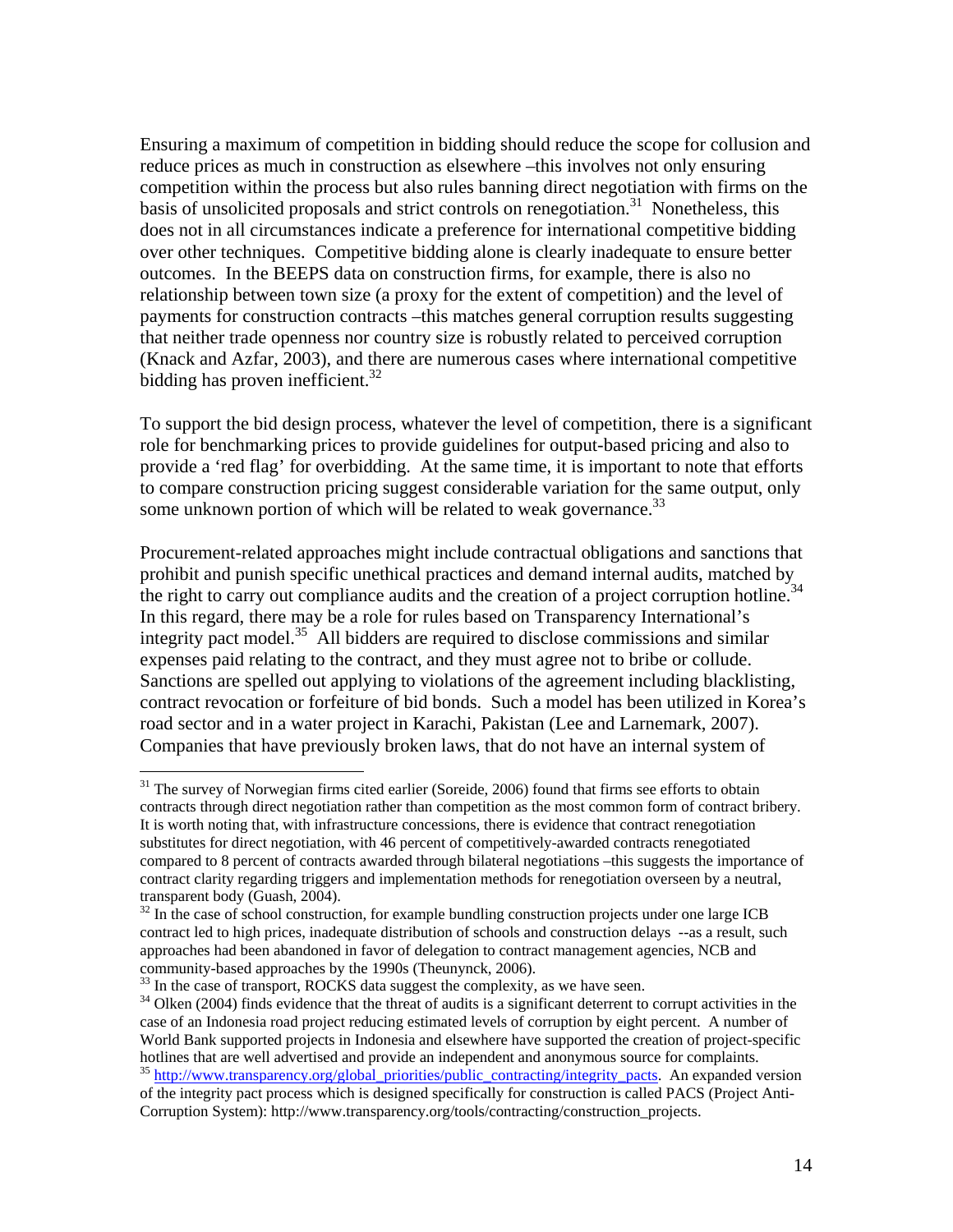controls in place, or that have been selected in non-competitive bids might be subject to additional oversight by an independent inspector acting as an integrity monitor, with access to internal documents and deliberations on a confidential basis.

In public works procurement in particular, there appears to be little reason to avoid free (preferably web-based) publication of procurement documents from initial design studies through bid documents to final contracts. It is becoming increasingly common within World Bank projects that e-procurement involving no charge for electronic documents is required, along with the use of bid tracking and collusion detection software and automated payment systems. 36 Already, Argentina publishes detailed information about contract awards and implementation, Turkey publishes winning bids for government contracts, the Philippines allows civil society representatives to observe the tendering process and Uganda publishes procurement audits and contract awards on the web (Kenny, 2007). $37$ 

Regarding contracts, these specify what is to be delivered when, how, by whom and at what unit prices. As such, they contain a wealth of information about who will benefit from the contract, potential waste or padded prices, and what the project outputs should be. Whilst routine publication of contracts is far from the norm, it is quite possible. Many countries provide access if a specific case is made under a Freedom of Information law, and the government of the Australian State of Victoria publishes all contracts (including contract revisions) for contracts worth in excess of AUS\$10m (around USD \$7.7m) as a matter of course.<sup>38</sup>

Oversight of contract implementation also needs to be clear. It should be spelled out and publicized which government official is responsible for ensuring delivery of a good quality outcome, and that official should be empowered with the necessary (technical and financial analysis) resources to monitor implementation. The official should be able to act under the guidance of comprehensive and transparent rules governing both oversight and payment procedures, and face consequences for failure to act according to this guidance.

In the case of construction, there is also a strong justification for physical audits of project outcomes. Ben Olken used such an approach to measure the extent of corruption in the Indonesia KDP project (Olken, 2004). Although it should be noted that there are other potential causes for 'missing materials' than corruption per. se., physical audits will

<sup>&</sup>lt;sup>36</sup> Collusion detection software evaluates if bids are price-correlated after allowing for all publicly observable information (such as distance of firms to project) and if firm bids change similarly because of different circumstances (equally distant firms see bids that are equally higher, all else equal, than closer firms). However, this software only functions well if there are sufficient bids and comparatively few, wellknown, publicly available influences on costs. How often these conditions will be met in developing country construction contracting is a matter for speculation.

 $37$  It should be noted that publication requirements should be spelled out and monitored –for example, the World Bank-supported Indonesia Urban Sector Development Reform Project specifies the form and content of disclosure required in Bank projects as well as ensuring information is easily available and written in a comprehensible style.

<sup>38</sup> See http://www.tenders.vic.gov.au/CA256AEA00206A7D/webpages/PublicContractsFrameset?Open.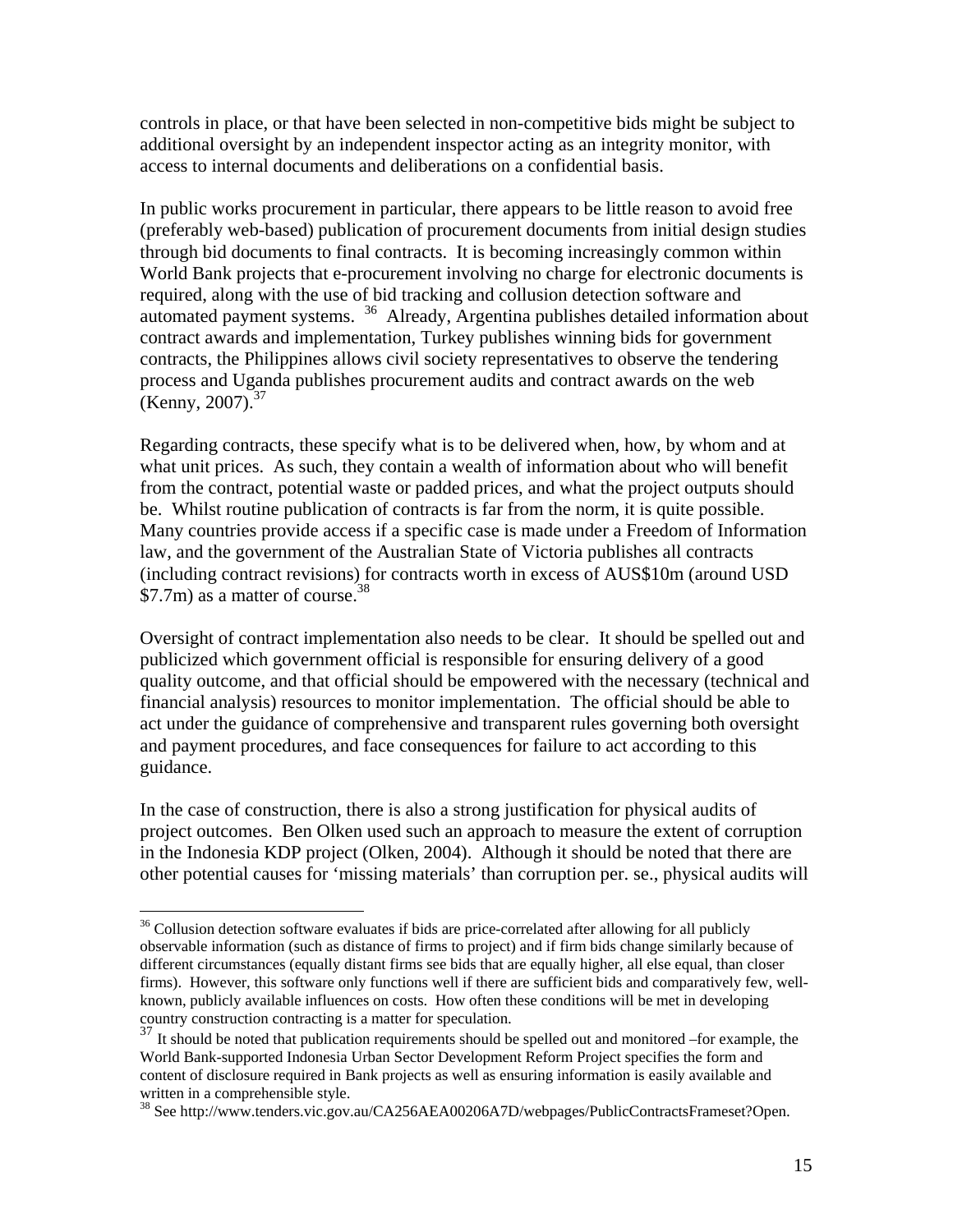provide significant circumstantial evidence of corruption as well as (perhaps more importantly) providing timely evidence of poor-quality construction that can be corrected at the cost of contractors.39 Once initial physical audits are complete, asset registries allow governments to track how constructed assets are used and maintained.

Comprehensive physical audits will be particularly powerful if combined with financial audits undertaken by professionals with a background in the construction industry. Strengthening the capacity of government audit bodies to carry out such audits, and/or outsource this work where appropriate, will play an important deterrent role.

There is also a role for community participation alongside professional auditing –the World Bank-supported Indonesia Urban Sector Development Reform Project uses NGO oversight including routine checks on specifications in each construction project location, as well as citizen score cards and satisfaction surveys, for example. Similarly, the World Bank's Water and Sanitation Program has supported efforts in a number of Indian states to introduce online complaints managements systems and citizens' report cards, and the Indian government is considering mandatory community participation and monitoring more broadly in the process of urban management.<sup> $40$ </sup> The Indian experience suggests the importance of combining approaches involving complaints management with clear standards, staff incentives to respond and citizen engagement.

The Paraguay Road Maintenance Project, launched with the support of the World Bank in 2006 suggests that it is possible to combine a number of governance and anticorruption approaches in one intervention without overwhelming institutional capacity. The project combines a sectoral approach to governance and corruption issues with output-based and community-driven approaches in execution. As the project was being designed, two workshops were held by the Ministry of Public Works to discuss sector governance weaknesses which provided input into sector reform proposals and project design. This centered around the pillars of monitored results, accountability, transparency and participation:

- Results elements included a framework of monitorable output indicators to be tracked, but also baseline and follow-up surveys to provide evidence of socioeconomic project impact.
- Accountability measures included the development of a five year itemized sector budget, a road sector strategy and a road social contract in consultation with stakeholders that will guide expenditures and provide an agreed framework for measuring successful delivery. The project will also utilize performance-based contracting based on objective output measures for maintenance components.
- Transparency measures included an active program of dissemination prior to and during the project, as well as electronic publication of procurements, contract

<sup>&</sup>lt;sup>39</sup> The World Bank Rampur Hydropower project includes processes to ensure implementing agency and independent laboratory testing of contractor materials, as well as daily measurement, testing and photography on-site to record conditions. In the Philippines, physical audits combined with a GIS system are being used to determine if roads and bridges actually exist and what state they are in as part of a drive towards improved transport governance.

<sup>40</sup> Under the National Urban Renewal Mission.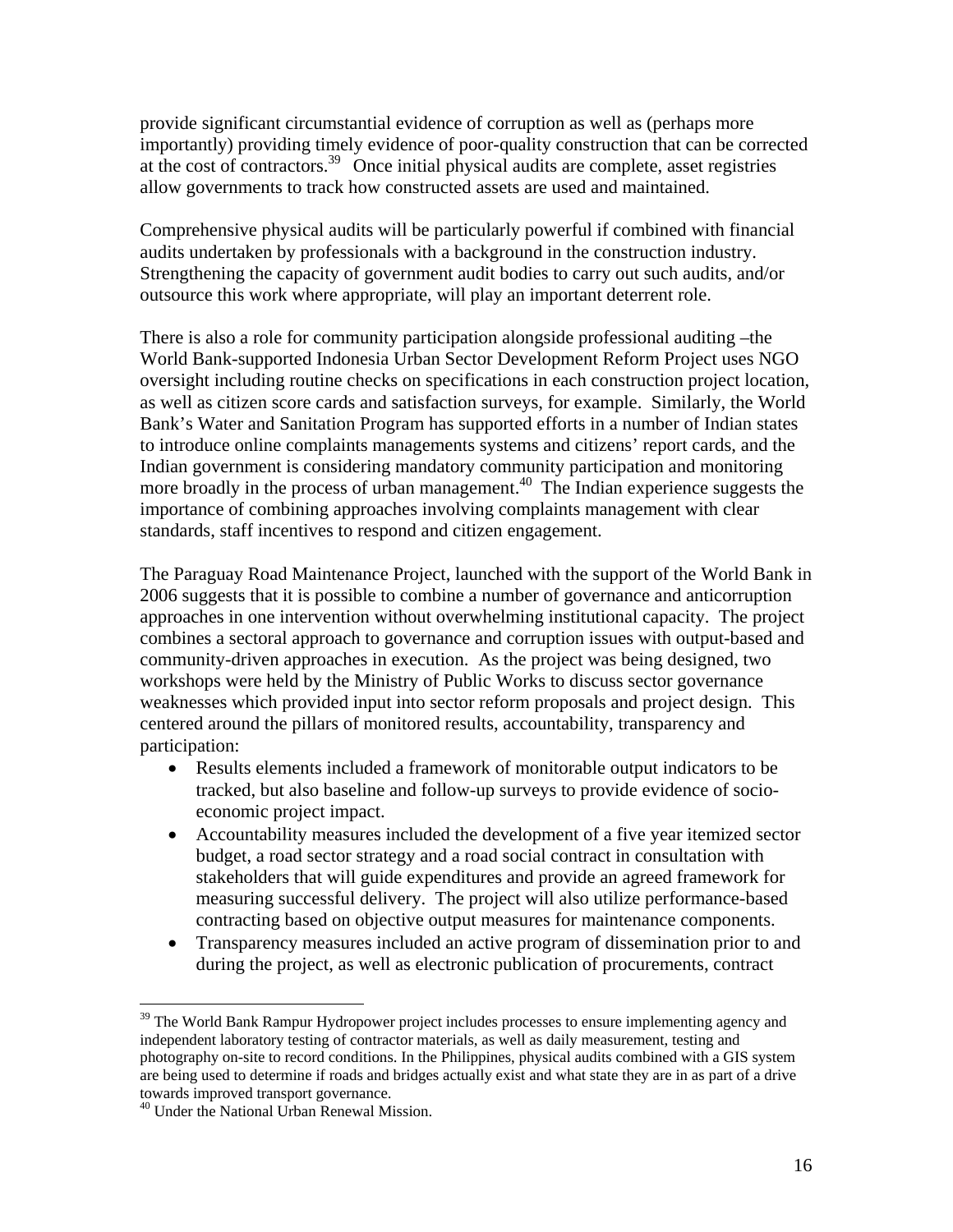award and implementation progress, complaints procedures and other project and sector-related documents and policies.

• Participatory processes were used in the design of the local (unpaved) roads component of the project, which also involved local cost-sharing. Local universities will also be involved in monitoring physical quality of outputs.

Combined with World Bank led fiduciary assessments, the consultation process also prompted the development of a number of mitigation measures regarding project fiduciary arrangements, including new financial management systems and improved audits, and an enhanced supervision process involving the monitoring of 'red flags' such as price variance in bids and procurement delays, laid out in an annex to the project documents.41

## **Partnerships to Reduce Corruption**

The BEEPS data on construction firms suggests that there is little evidence that foreignowned and domestic construction firms bribe differently in Eastern Europe and Central Asia (Tables 4 and 5). This will be in some significant part because firm decisions on corruption are largely driven by host-country (rather than home-country) conditions. In particular, perceptions of corruption in a country are likely to become a self-fulfilling prophesy. A recent survey of international firms based in Norway suggested that the most important underlying motivation for bribery was "the fear of losing contracts because someone else had bribed the decision-makers," for example (Soreide, 2007). Multi-stakeholder partnerships can reduce the perception of the likelihood of corruption through participation in anti-corruption governance mechanisms. As such, they should play a double role in increasing the risk involved in corrupt acts and reducing the underlying incentive to commit such acts.

A 2004 initiative led by Transparency International, the World Economic Forum and nineteen engineering and construction firms created a set of business principles for countering bribery. This commits signatories to a 'zero tolerance' policy on bribery and implementing a program of internal practices to counter corruption. This program would prohibit all forms of bribery, control and monitor facilitation and charitable payments along with gifts and hospitality to ensure that they are not used for bribery, ensure those who refuse to pay bribes are protected from retaliation and set penalties for violating program rules, provide training and confidential channels of communication, and ensure for adequate internal auditing.  $42$  An approach based on Transparency International business principles was greed amongst piping companies in Colombia's water sector, which resulted in significantly lower bid award prices for projects with the participating companies (Lee and. Larnemark, 2007).

<sup>&</sup>lt;sup>41</sup> Available here:

http://web.worldbank.org/external/projects/main?pagePK=64283627&piPK=73230&theSitePK=40941&m enuPK=228424&Projectid=P082026.

 $^{42}$  http://www.weforum.org/pdf/paci/principles short.pdf.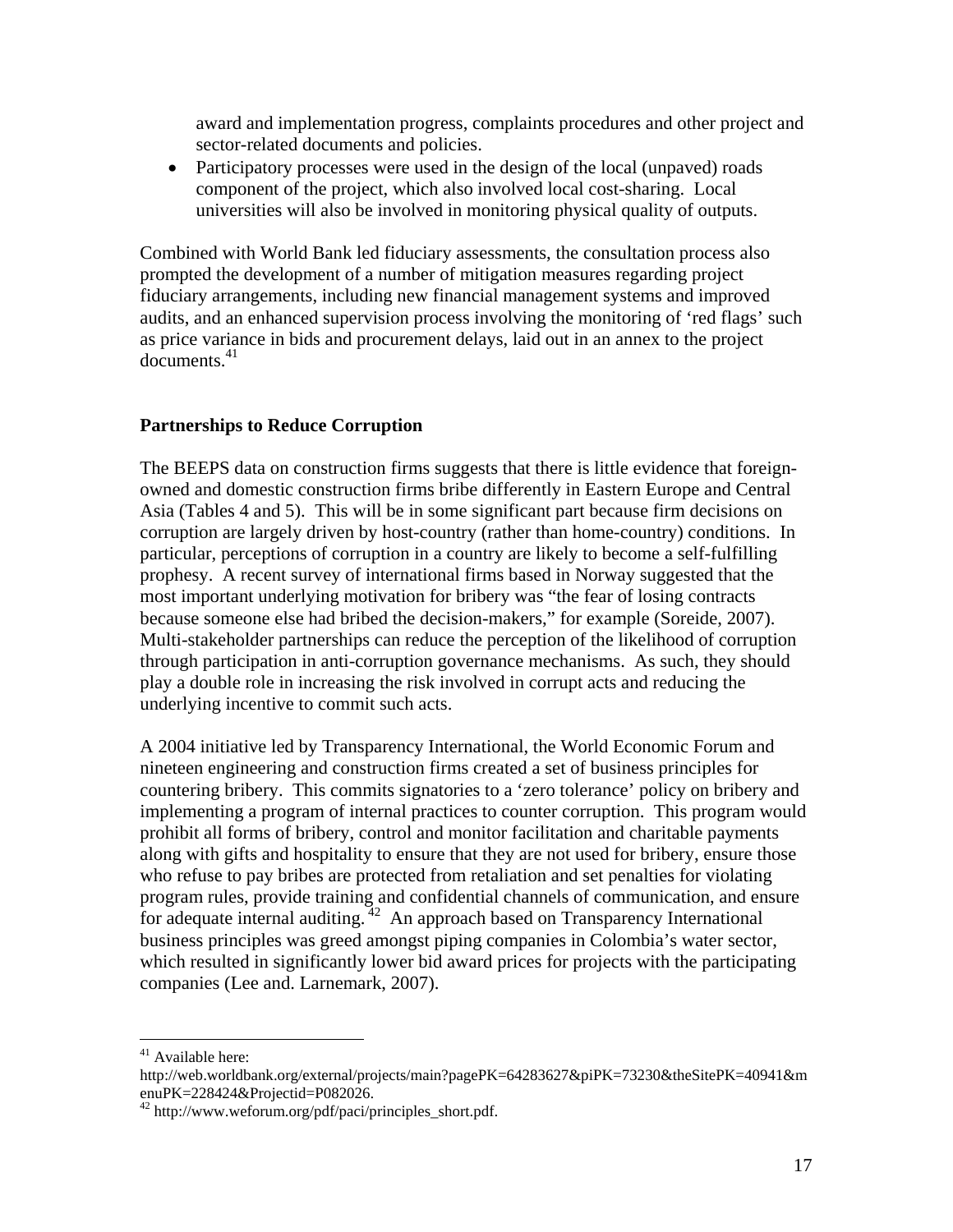Similarly, the International Federation of Consulting Engineers has developed a set of guidelines on implementing a business integrity management system in consultant engineering firms including formulation of a code of conduct and business integrity policy, business integrity procedures for the main steps of the consulting process and practices regarding documentation.<sup>43</sup> Unions and Firms have also come together to sign agreements on compliance with labor standards including health and safety.<sup>44</sup>

A new initiative under development is DfID's Construction Sector Transparency Initiative, loosely modeled on the Extractive Industries Transparency Initiative and designed to bring a greater level of openness to government contracting in construction. CoST is designed as a multi-stakeholder process that will foster publication and review of key project details including budgeted and actual payments, a project description and any project evaluation. Given the importance of quality outcomes to the development impact of construction projects, this focus on outcome measurement is very welcome.

## **Conclusion**

Governments are and will remain major regulators of infrastructure services and consumers of construction services. Reducing unnecessary activities of the government in the sector may play a role in controlling corruption, but improving governance will remain central to any effort to reduce the development impact of corruption in construction. Our knowledge-base regarding effective interventions to reduce corruption is limited, in considerable part because the act of corruption is usually well hidden.

At the same time, despite the industry's status as one where corruption is both widespread and potentially very economically damaging, international construction companies surveyed by Control Risks were some of the least active in revising procedures in response to new antibribery legislation stemming from OECD and UN conventions, and some of the least likely to have strong existing procedures in place governing conditions such as antibribery clauses in agent contracts (Figure 10). Whatever our uncertainties regarding the most effective tools to reduce the development impact of corruption in the sector, it is clear there is a considerable unfinished agenda, then. And activities that work to limit the harmful outcomes of corruption –in terms of shoddy construction or the commissioning of low-return investments—may go a long way towards reducing the harm done by failures in governance.

 $43$  See http://www1.fidic.org/resources/integrity/.

<sup>&</sup>lt;sup>44</sup> For examples of framework agreements between a number of construction firms and the Building and Woodworkers' International, see http://www.bwint.org/default.asp?Issue=Multinationals&Language=EN.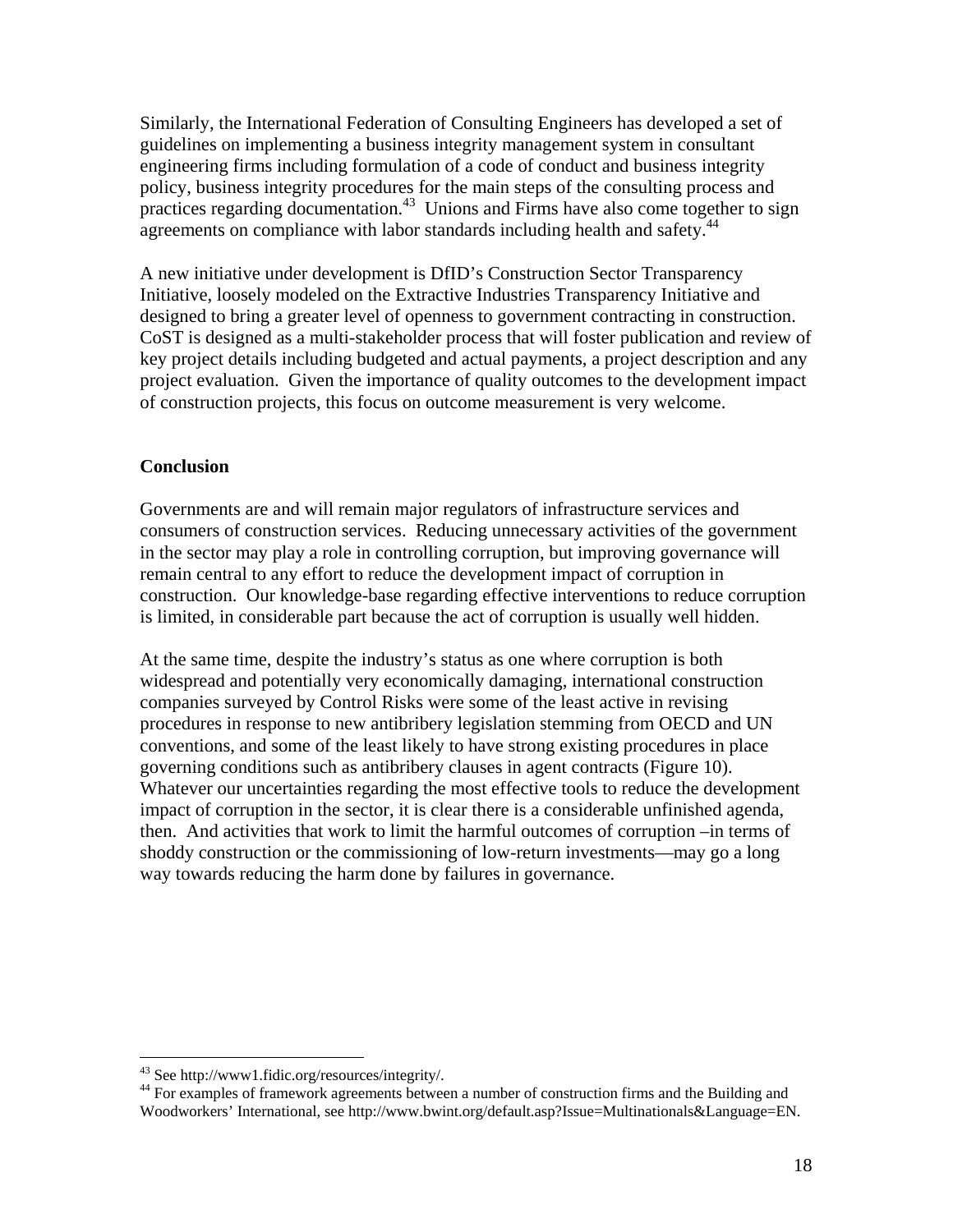## **Bibliography**

Bosshard, P. (2005) The Environment at Risk form Monuments of Corruption in Transparency International (ed) *Global Corruption Report*, 2005.Gulati, M. and M. Rao (2006) Checking Corruption in the Electricity Sector, mimeo, World Bank.

Bray, J (2005) The Use of Intermediaries and Other 'Alternatives' to Bribery in J. Lambsdorff, M. Taube and M. Schramm (eds) The New Institutional Economics of Corruption London: Routledge.

Campos, N. and F. Giovannoni (2006) Lobbying, Corruption and Political Influence, IZA Discussion Paper 2313.

Copplestone, P. (2006) Vietnam: The Vital Construction Industry, mimeo, World Bank.

Datamonitor (2006) *Global Construction and Engineering Industry Profile* New York: Datamonitor.

de la Croix, D. and C. Delavallade (2006) Growth, Public Investment and Corruption with Failing Institutions, CORE Discussion Paper 2006/101.

Djankov, S., R. La Porta F. Lopez-de-Silanes and A. Shleifer (2000) The Regulation of Entry, NBER Working Paper 7892,

Estache, A. (2006) PPI Partnerships Vs PPI Divorces in LDCs, *Review of Industrial Organization* 29 3-26.

Flyvbjerg, B., M. Holm and S. Buhl (2005) How (In)accurate are Demand Forecasts in Public Works Projects Journal of the American Planning Association, 71, 2.

Guash J. (2004) *Granting and Renegotiating Infrastructure Concessions: Doing it Right*, Washington DC: The World Bank.

Gulati, M. and M. Rao (2006) Checking Corruption in the Electricity Sector, mimeo, World Bank.

ILO (2005*) Prevention: A Global Strategy*, ILO Report for World Day for Health and Safety at Work, Geneva: ILO.

Kenny, C. (2006) Measuring and Reducing the Impact of Corruption in Infrastructure, World Bank Policy Research Working Paper 4099.

Kenny, C. (2007) Is It Plausible to Publish Government Contracts and Licenses? Is There a Role for the World Bank? mimeo, World Bank.

Kenny, C. and Y. Mumssen (2007) Output Based Aid as a Tool to Reduce the Impact of Corruption on Development Outcomes in Infrastructure, mimeo, World Bank.

Knack,, S. and O. Azfar (2003) Trade Intensity, country Size and Corruption, *Economics of Governance* 4

Lederman, D., N. Loayza and R. Soares (2005) Accountability and Corruption: Political Institutions Matter *Economics and Politics* 17, 1.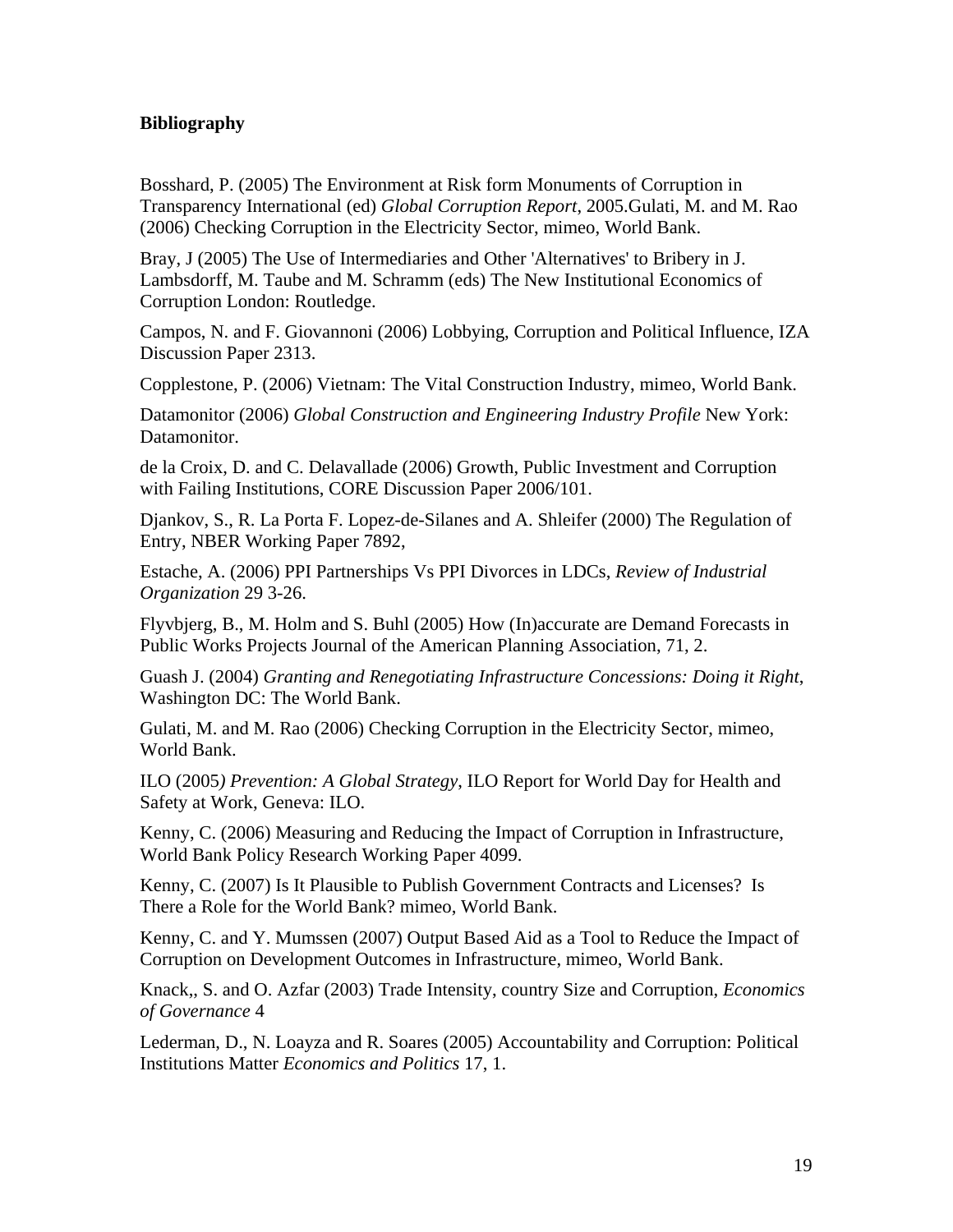Lee, B. and M. Larnemark (2007) Governance and Corruption in Infrastructure Sectors, Discussion Paper, SIDA

Levy, B. (2007) *Governance Reform: Bridging Monitoring and Action* Washington DC: World Bank.

National Construction Council, Dar es Salaam (2005) Baseline Study of Labour Practices on Large Construction Sites in the United Republic of Tanzania, ILO Sectoral Activities Working Paper 225.

OED (2002) *Lesotho: Development in a Challenging Environment, A Joint World Bank– African Development Bank Evaluation* Washington DC: World Bank

Olken, B. (2004) Monitoring Corruption: Evidence from a Field Experiment in Indonesia, NBER Working Paper 11753.

Rioja, F, (2003) Filling Potholes: Macroeconomic Effects of Maintenance Versus New Investments in Public Infrastructure Journal of Public Economics 87 2281-2304

Soreide, T. (2006) Tender Manipulation: Large Firms and Infrastructure Contracts, paper presented at Public Procurement Conference, Rome, September 22-24.

Soreide, T (2007) Business Corruption, Uncertainty and Risk-Aversion, mimeo, CMI, Bergen.

Standsbury, N. (2005) Exposing the Foundations of Corruption in Construction in Transparency International (ed) *Global Corruption Report*, 2005.

Stein Hansen Consulting (2000) Strengthening the General Inspectorate of the Ministry of Public Works, mimeo, Steen Hansen Consulting.

Svensson, J. (2005) Eight Questions About Corruption *Journal of Economic Perspectives* 19,3,

Theunynck, S. (2006) School Construction in Developing Countries: What Do We Know? Mimeo, World Bank.

Wong, S. and S. Guggenheim (2005) Community-Driven Development: Decentralization's Accountability Challenge in World Bank (ed) *East Asia Decentralizes: Making Local Government Work* World Bank: Washington DC. Similarly, community-based construction of schools in Zambia and Mauritania

World Bank, (2006) *Doing Business in 2006*, Washington DC: World Bank.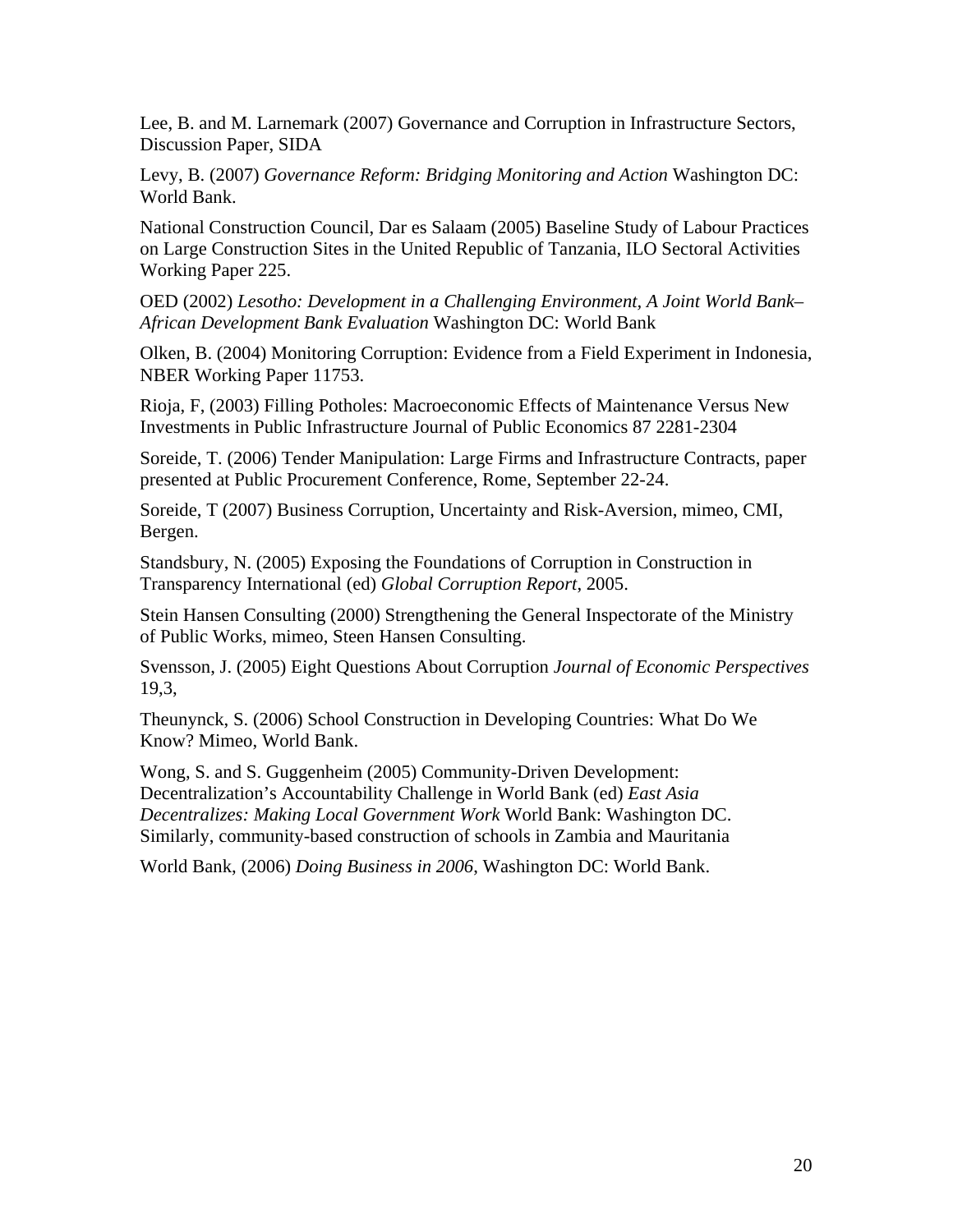Figure 1: A Simplified Diagram of Contracting Arrangements in the Construction of a Power Station<sup>45</sup>



 $45$  Source: Standsbury (2005)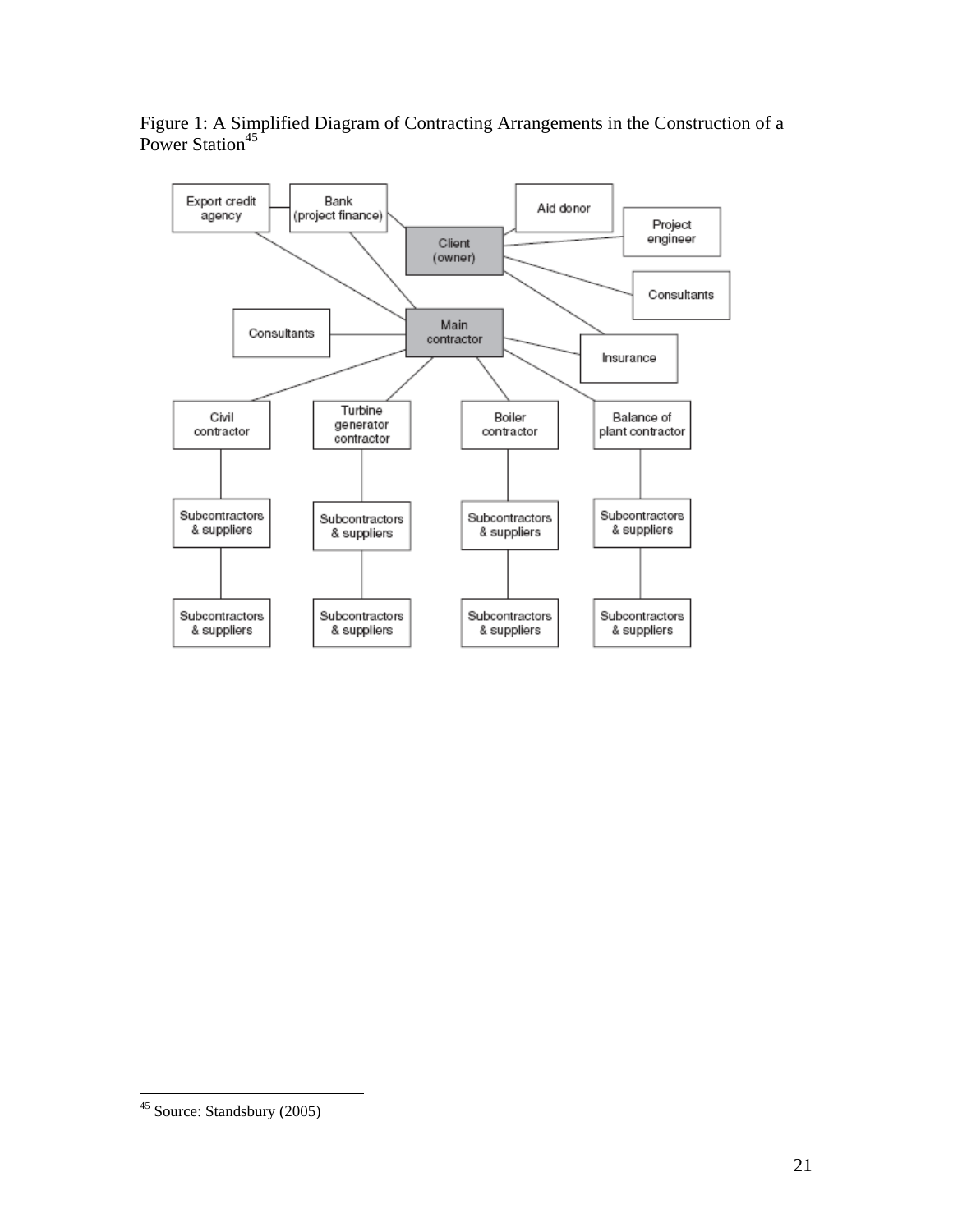Figure 2: Transparency International's Perceptions of Corruption by Industry, From 0 (corrupt) to 10 (uncorrupt)



Figure 3: Control Risks Survey of International Companies that Lost Business in the Last Year Because a Competitor Paid a Bribe, by Sector<sup>46</sup>



 $46$  Source: Bray, J (2005).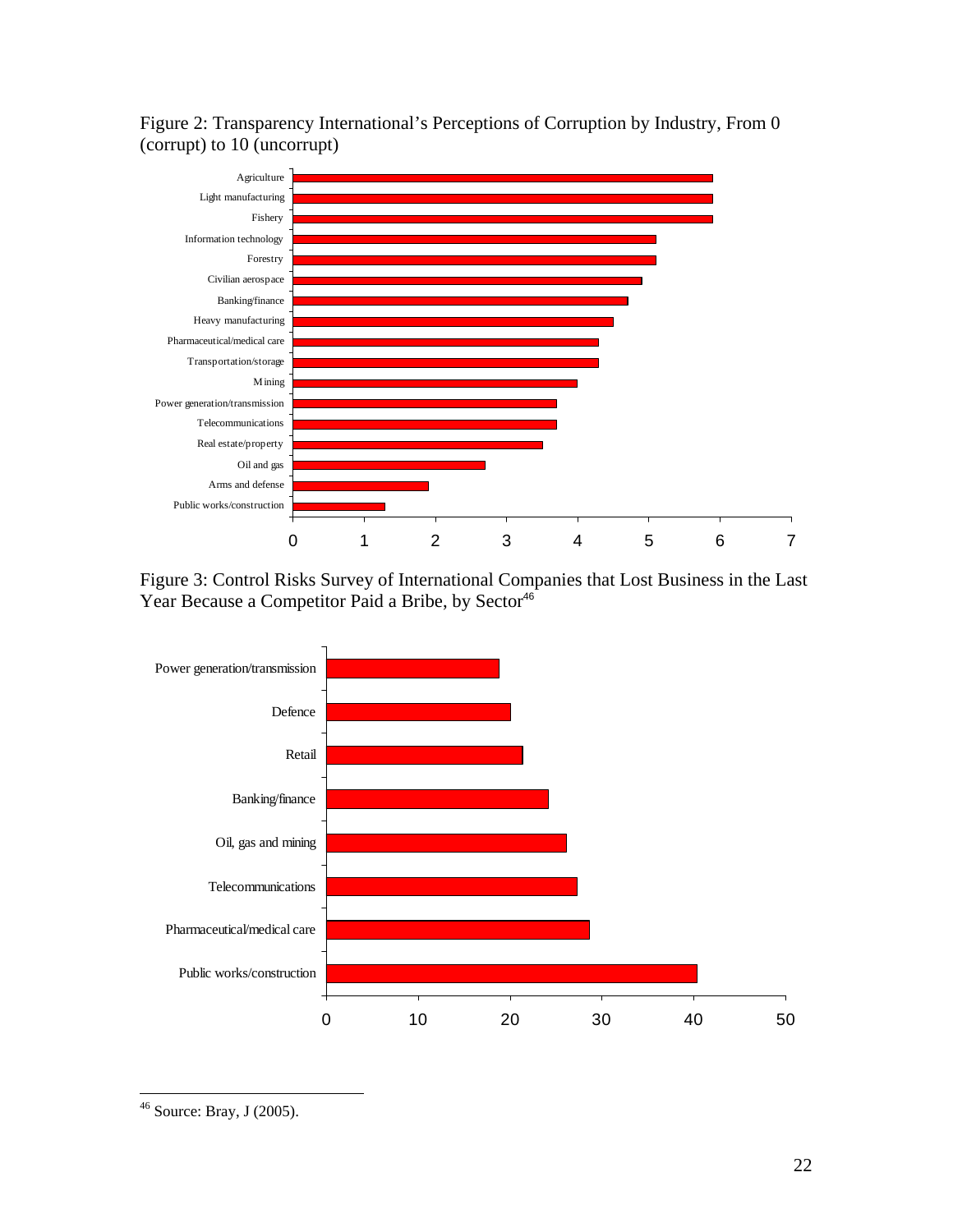

Figure 4: All Firms and Construction Firms in BEEPS –Bribes as a Percentage of Revenues

Figure 5: Construction-Related Corruption Across Countries



Firms expected to give gifts in meetings with labor inspector (%)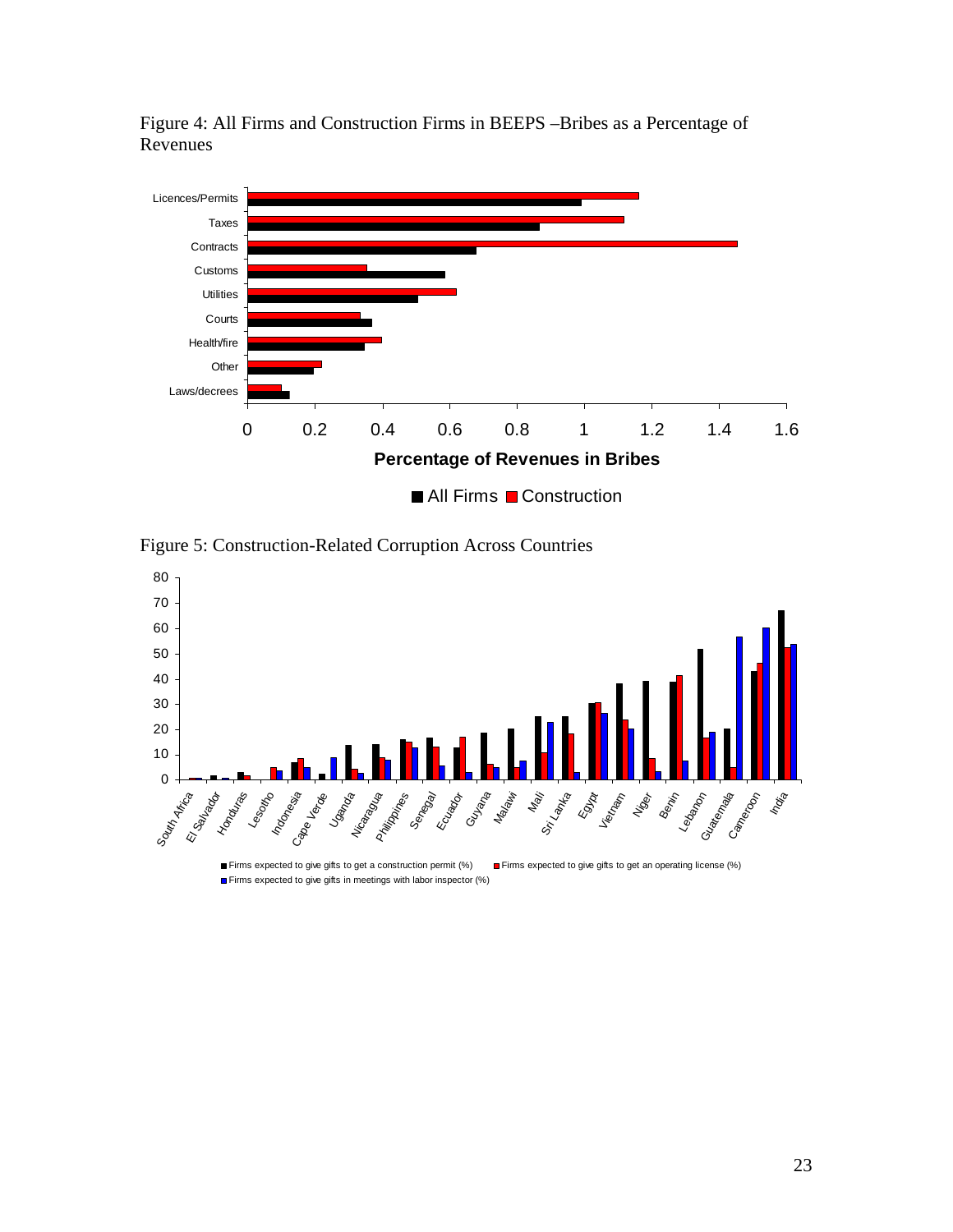

Figure 6: Countries Ranked by Cost of Classroom Construction (/m2): Income and CPI





■ GDP PC PPP ◆ CPI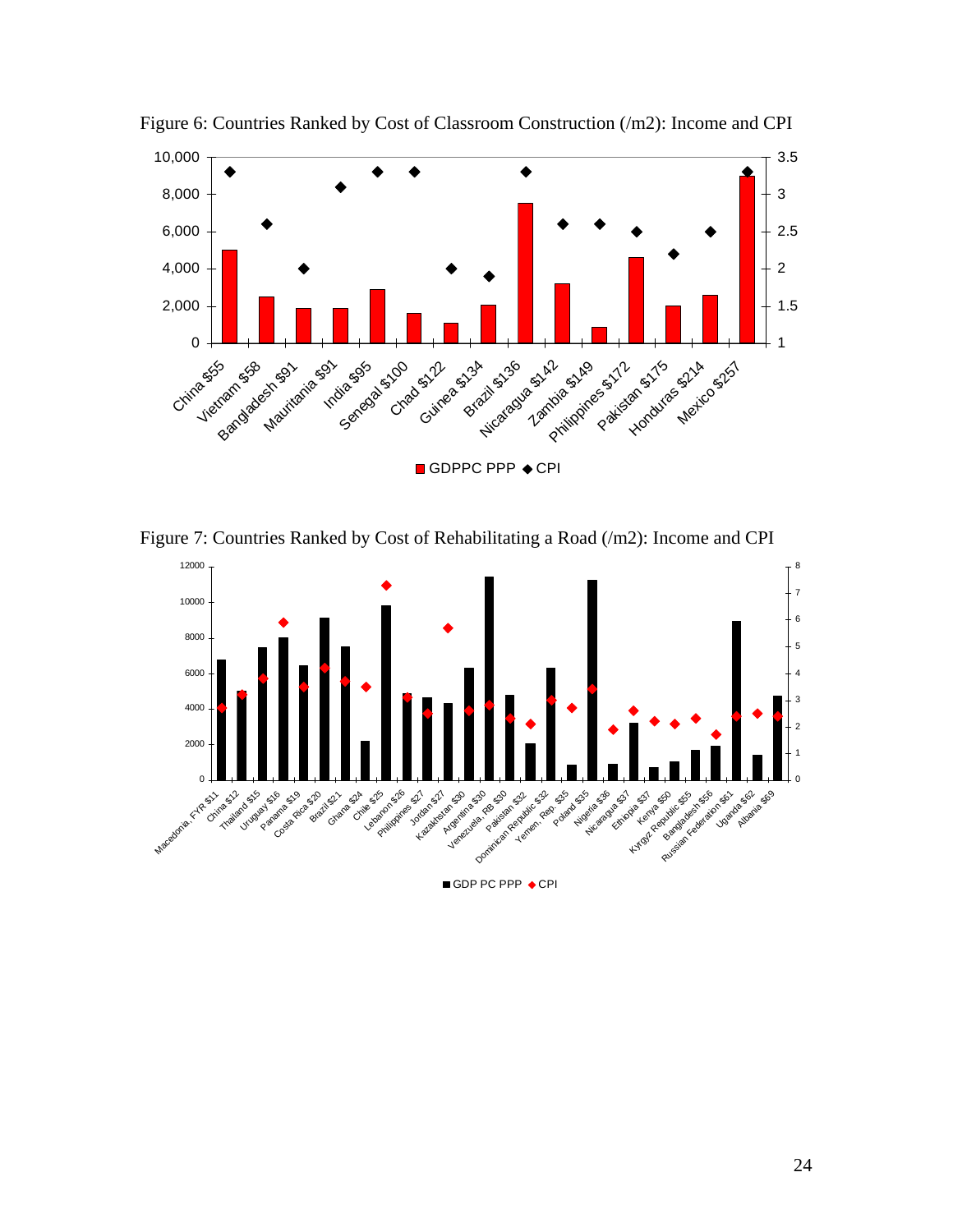Figure 8: Contracting Corruption and GDP per Capita<sup>47</sup>



Figure 9: Permitting Corruption and GDP per Capita<sup>48</sup>

<u>.</u>



 $47$  Source: GDP per capita from World Development Indicators, bribe data from Business Environment Surveys.

<sup>&</sup>lt;sup>48</sup> Source: GDP per capita from World Development Indicators, corruption data from Business Environment Surveys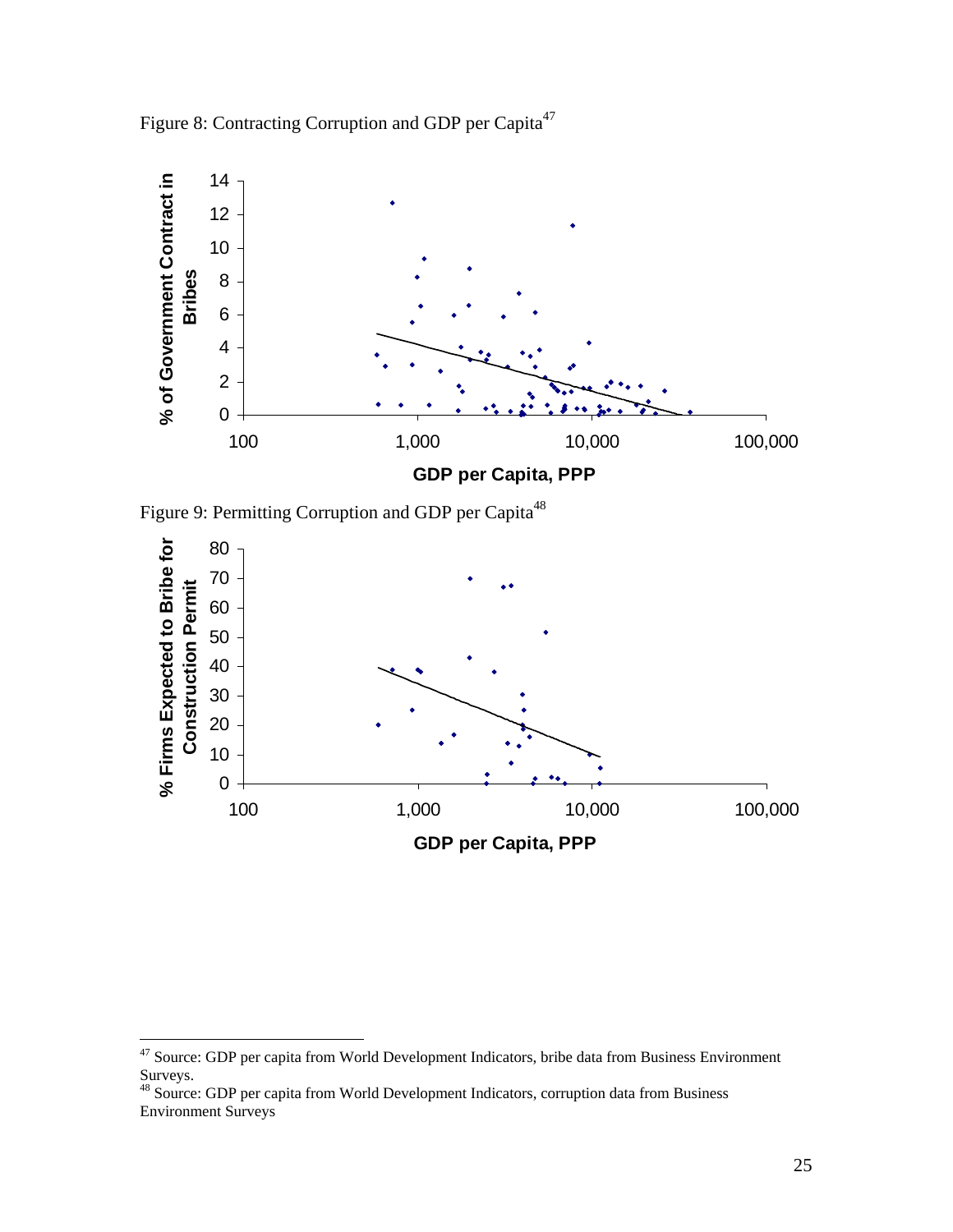

Figure 10: Control Risks survey of International Companies' Antibribery Efforts<sup>49</sup>

■ % Companies with formal agreements with agents not to pay bribes to obtain business

■ % Companies reviewing procedures based on recent anticorruption legislation

 $49$  Source: Bray (2005).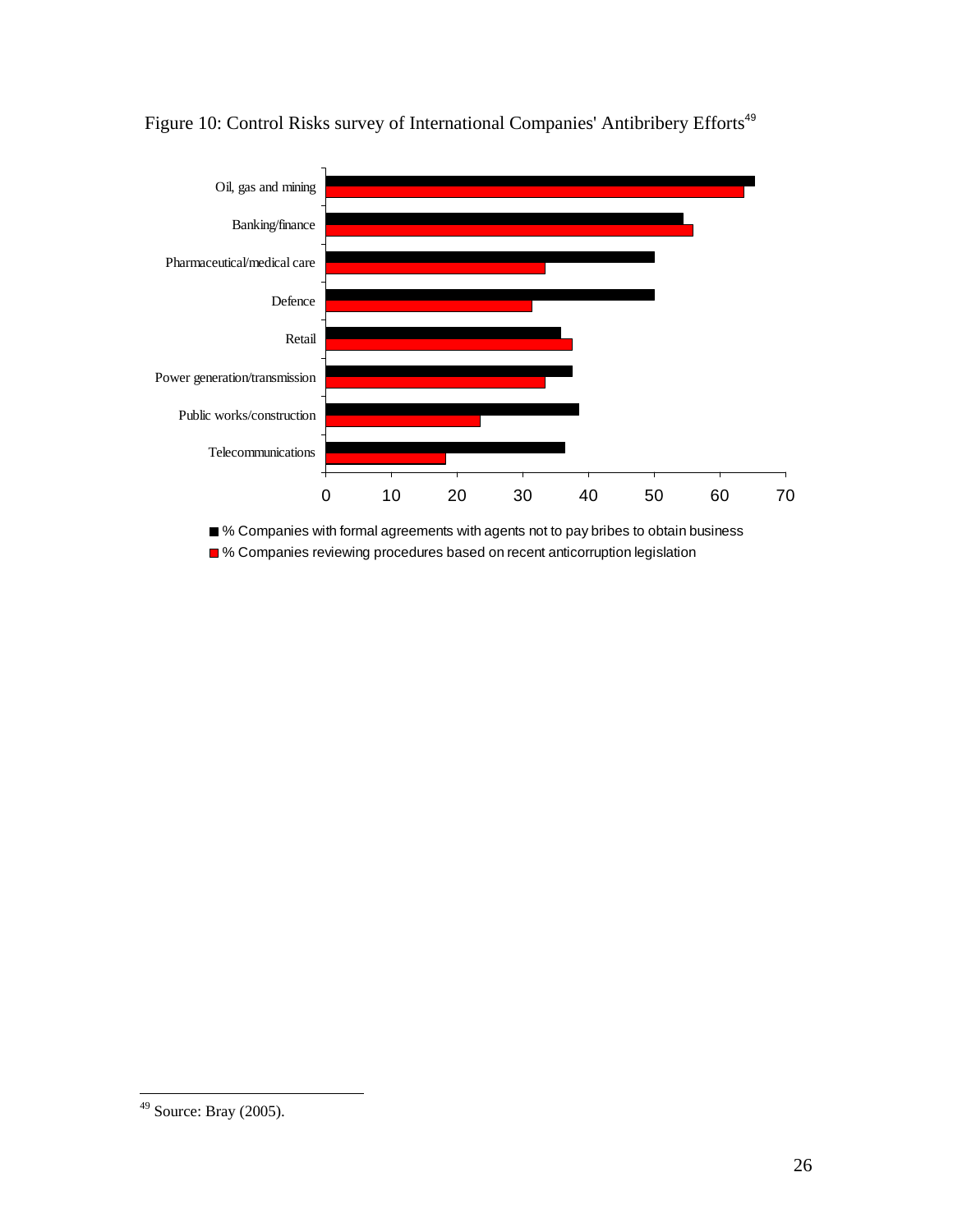|  | Table 1: Corruption in BEEPS: How are Construction Firms Different? |
|--|---------------------------------------------------------------------|
|--|---------------------------------------------------------------------|

|                                                                              | Average      |             | Construction | Construction | Construction |
|------------------------------------------------------------------------------|--------------|-------------|--------------|--------------|--------------|
|                                                                              | Construction | Average All | $<$ All%     | Coeff        | Prob         |
| It is common in my line of business to have to pay some irregular            |              |             |              |              |              |
| 'additional payments' to get things done (1=always 6=never)                  | 3.9          | 4.2         | 0.69         | $-0.39$      | $0.00\,$     |
| On average, what percentage of revenues do firms like yours pay in           |              |             |              |              |              |
| unofficial payments? $(1=0, 7=over 25%)$                                     | 3.5          | 3.2         | 0.38         | 0.29         | $0.00\,$     |
| How often do firms like yours need to make extra, unofficial payments to     |              |             |              |              |              |
| get connected to public services? (1=always 6=never)                         | 5.2          | 5.2         | 0.42         | $-0.09$      | 0.24         |
| How often do firms like yours need to make extra, unofficial payments to     |              |             |              |              |              |
| get licences and permits? (1=always 6=never)                                 | 4.8          | 5.0         | 0.46         | $-0.19$      | 0.02         |
| How often do firms like yours need to make extra, unofficial payments to     |              |             |              |              |              |
| deal with taxes and tax collection? (1=always 6=never)                       | 5.1          | 5.1         | 0.50         | $-0.13$      | 0.09         |
| How often do firms like yours need to make extra, unofficial payments to     |              |             |              |              |              |
| gain government contracts? (1=always 6=never)                                | 4.7          | 5.1         | 0.77         | $-0.56$      | 0.00         |
| How often do firms like yours need to make extra, unofficial payments        |              |             |              |              |              |
| when dealing with customs/imports? (1=always 6=never)                        | 5.2          | 5.1         | 0.38         | 0.01         | 0.91         |
| How often do firms like yours need to make extra, unofficial payments        |              |             |              |              |              |
| when dealing with courts? (1=always 6=never)                                 | 5.2          | 5.2         | 0.58         | $-0.07$      | 0.34         |
| How often do firms like yours need to make extra, unofficial payments to     |              |             |              |              |              |
| influence the content of new laws, decrees or regulations? (1=always         |              |             |              |              |              |
| $6$ =never)                                                                  | 5.7          | 5.6         | 0.46         | $-0.04$      | 0.46         |
| Of total unofficial payments that a firm like yours would make in any        |              |             |              |              |              |
| given year, what percentage to gain government contracts? (%)                | 23.0         | 15.4        | 0.20         | 11.92        | 0.00         |
| When firms in your industry do business with the government, how much        |              |             |              |              |              |
| of the contract value would they typically offer in additional or unofficial |              |             |              |              |              |
| payments to secure the contract? $(1=0\%, 6>25\%)$                           | 2.8          | 2.6         | 0.63         | 0.31         | 0.00         |

Notes: BEEPS data. 'average construction' and 'average all' are unweighted averages of country average scores for construction and all firms. Construction<all is the percentage of countries where the average score for a given question is lower for construction than for all firms. 'Construction coeff' and 'construction prob.' refer to coefficients and probabilities on a dummy variable for a firm being in construction from a regression of the question as the d.v., a constant and the construction dummy for all firms in BEEPS (no country dummies).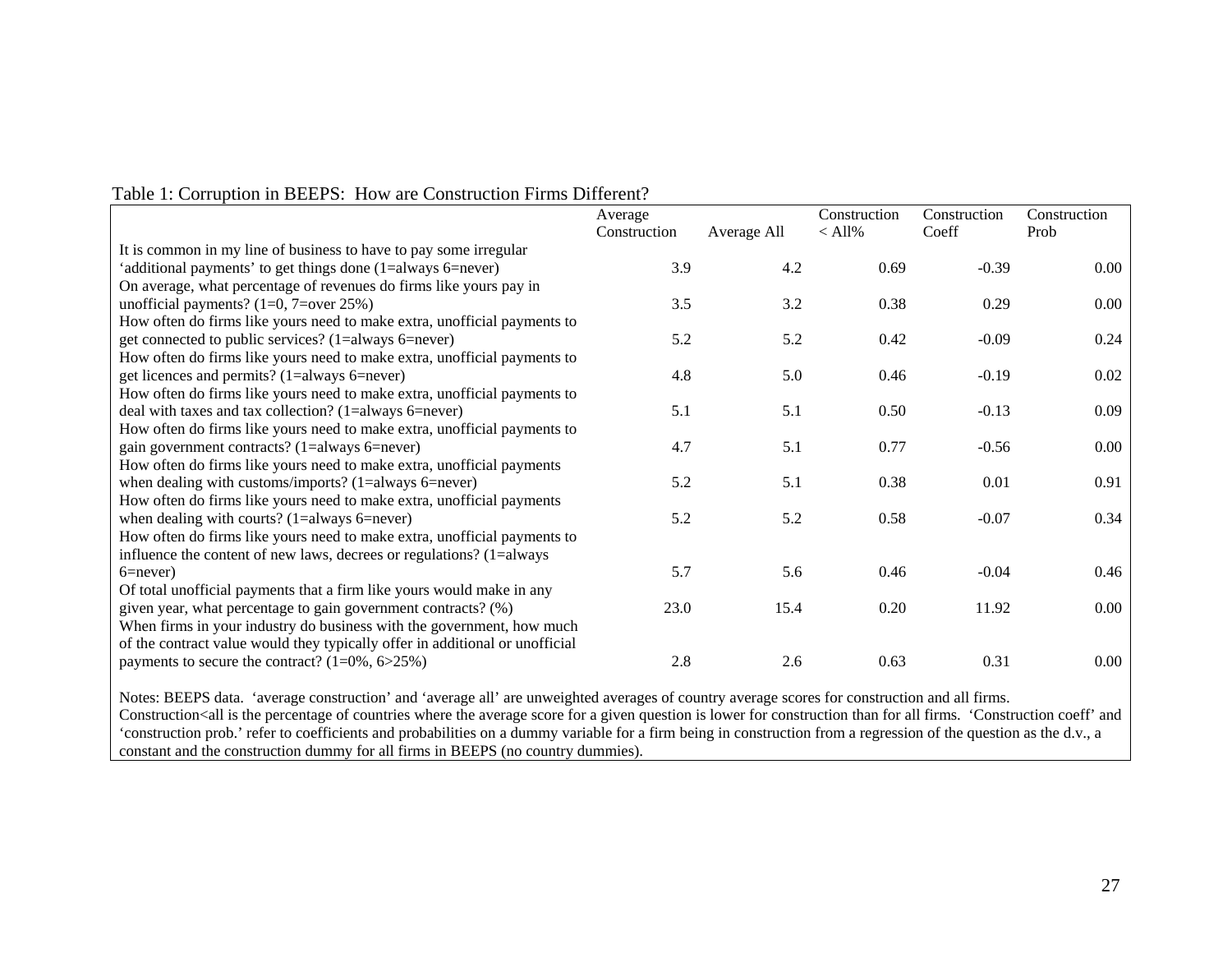|  | Table 2: All firms in BEEPS: What Determines Corrupt Payments? |
|--|----------------------------------------------------------------|
|--|----------------------------------------------------------------|

|                                                                                                                                                                          |                           | Intercept     | Public? $(1=$<br>state<br>$2 = private$ ) | Construction<br>$firm (1 = yes)$<br>$0=no$ | Foreign<br>ownership? (1<br>$=$ yes 0 $=$ no) | trade with<br>state? $(1 = yes$<br>$0=no$ | proportion of<br>sales to state<br>(% ) |
|--------------------------------------------------------------------------------------------------------------------------------------------------------------------------|---------------------------|---------------|-------------------------------------------|--------------------------------------------|-----------------------------------------------|-------------------------------------------|-----------------------------------------|
| On average, what percentage of<br>revenues do firms like yours pay in<br>unofficial payments? $(1=0, 7=over$<br>25%)                                                     | Coefficients<br>$P-value$ | 2.06<br>0.00  | 0.40<br>0.00                              | 0.30<br>0.00                               | 0.04<br>0.65                                  | 0.15<br>0.06                              | 0.00<br>0.03                            |
| How often do firms like yours need<br>to make extra, unofficial payments<br>to gain government contracts<br>$(1 =$ always 6=never)                                       | Coefficients<br>$P-value$ | 5.44<br>0.00  | $-0.52$<br>0.00                           | $-0.58$<br>0.00                            | 0.11<br>0.17                                  | 0.36<br>0.00                              | 0.00<br>0.45                            |
| Of total unofficial payments made<br>by a firm like yours, what<br>percentage paid to gain government<br>contracts? (%)                                                  | Coefficients<br>$P-value$ | 30.12<br>0.00 | 3.16<br>0.09                              | 11.05<br>$0.00\,$                          | $-3.56$<br>0.02                               | $-10.68$<br>0.00                          | 0.05<br>0.07                            |
| On government contracts, what<br>percentage of contract value would<br>a firm in your industry offer in<br>unofficial payments to secure the<br>contract? $(1=0 6=>20%)$ | Coefficients<br>$P-value$ | 2.14<br>0.00  | 0.13<br>0.22                              | 0.32<br>0.00                               | 0.03<br>0.76                                  | $-0.02$<br>0.81                           | 0.00<br>0.18                            |
| Note data from BEEPS, no country dummies, number of observations varies between 1,253 and 3,207.                                                                         |                           |               |                                           |                                            |                                               |                                           |                                         |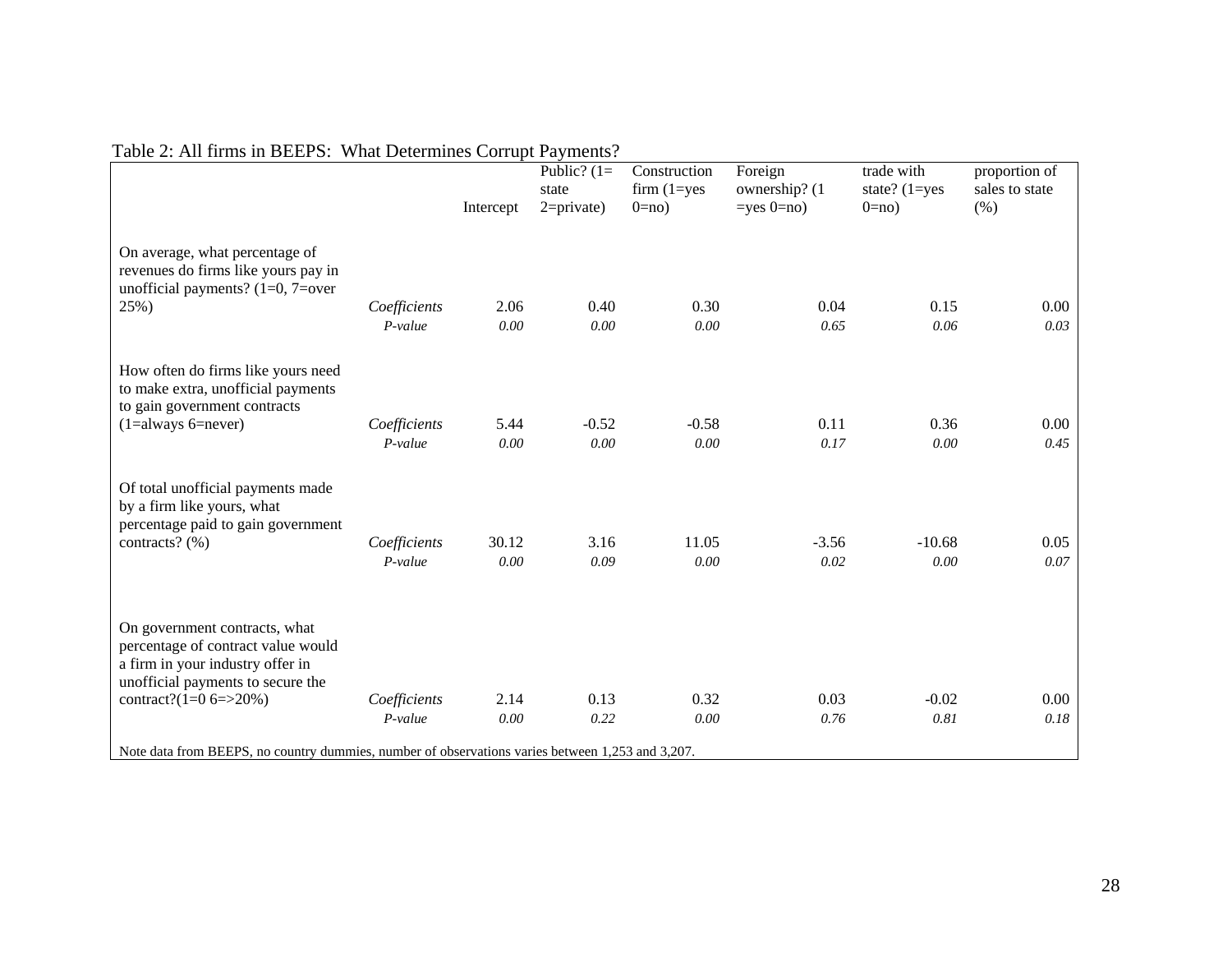Table 3: Corruption in Construction and the Multiplier Effect

| <b>STAGE</b>              | <b>NATURE OF</b><br><b>CORRUPTION</b>                                                                                          | <b>AGGREGATE SIZE OF PAYMENTS/THEFT</b>                                                                                                                              | <b>MULTIPLIER IMPACT OF</b><br><b>CORRUPT PAYMENT</b>                                                                                      |
|---------------------------|--------------------------------------------------------------------------------------------------------------------------------|----------------------------------------------------------------------------------------------------------------------------------------------------------------------|--------------------------------------------------------------------------------------------------------------------------------------------|
| <b>Budget process</b>     | Decisions on total budget,<br>maintenance versus new<br>construction -in return for<br>direct payments or<br>downstream payoff | Small –survey evidence of limited percentage of firm<br>bribe budget to upstream, however reward may be<br>downstream (received during construction<br>procurements) | Very high-diversion of resources<br>from maintenance to construction can<br>reduce economic returns to the entire<br>infrastructure stock. |
| Project                   | Selection of projects that will                                                                                                | Small --survey evidence of limited percentage of firm                                                                                                                | Very high --involves diversion from                                                                                                        |
| selection/prioritization  | favor particular contractors/be<br>easier to corrupt.                                                                          | bribe budget to upstream, (revenues for corrupt<br>payments will come from downstream contract)                                                                      | high to low return projects and<br>(indirectly) from non-corrupt to<br>corrupt contractors.                                                |
| Project design            | Design of projects that will<br>favor particular contractors/be<br>easier to corrupt.                                          | Medium? (revenues for corrupt payments will come<br>from downstream contract, may be part of firm bribe<br>budget for contracts)                                     | Medium --involves diversion<br>(indirect) from non-corrupt to corrupt<br>contractors, may also involve lower-<br>quality design.           |
| <b>Bid process design</b> | Design of process that will<br>favor particular contractors/be<br>easier to corrupt                                            | Medium? (revenues for corrupt payments will come<br>from downstream contract, may be part of firm bribe<br>budget for contracts)                                     | Medium --involves diversion<br>(indirect) from non-corrupt to corrupt<br>contractors                                                       |
| <b>Firm selection</b>     | Bidder collusion on price with<br>connivance of government<br>officials                                                        | Very large -evidence of 10-30 percent mark-ups                                                                                                                       | Low-potential selection of wrong<br>firm may lower quality, raises price<br>by size of mark-up.                                            |
|                           | Officials alter procurement<br>outcome                                                                                         | Large -survey evidence of 5-10% of contract value<br>payments                                                                                                        | Medium -likely selection of wrong<br>firm may lower quality of<br>construction, may also raise price                                       |
| <b>Contract</b>           | Contract (re)designed to lower                                                                                                 | Medium? (part of firm bribe budget for contracts?)                                                                                                                   | Medium - often involves reduced                                                                                                            |
| (re)negotiation           | quality, increase price or<br>opportunity for materials theft                                                                  |                                                                                                                                                                      | quality of construction                                                                                                                    |
| <b>Construction</b>       | Officials steal materials                                                                                                      | Very large -survey evidence of 30+% theft in<br>government-implemented construction projects                                                                         | Very high -necessitates reduced<br>quality of construction                                                                                 |
|                           | Regulators ignore code                                                                                                         | Large –survey evidence of $\sim$ 1% of construction firm                                                                                                             | Very high -payments made to cover                                                                                                          |
|                           | violation                                                                                                                      | revenues in bribes for licenses and permits                                                                                                                          | low quality construction.                                                                                                                  |
|                           | Officials ignore low<br>quality/contract deviation                                                                             | Medium? (part of firm bribe budget for contracts?)                                                                                                                   | Very high -payments made to cover<br>low quality construction                                                                              |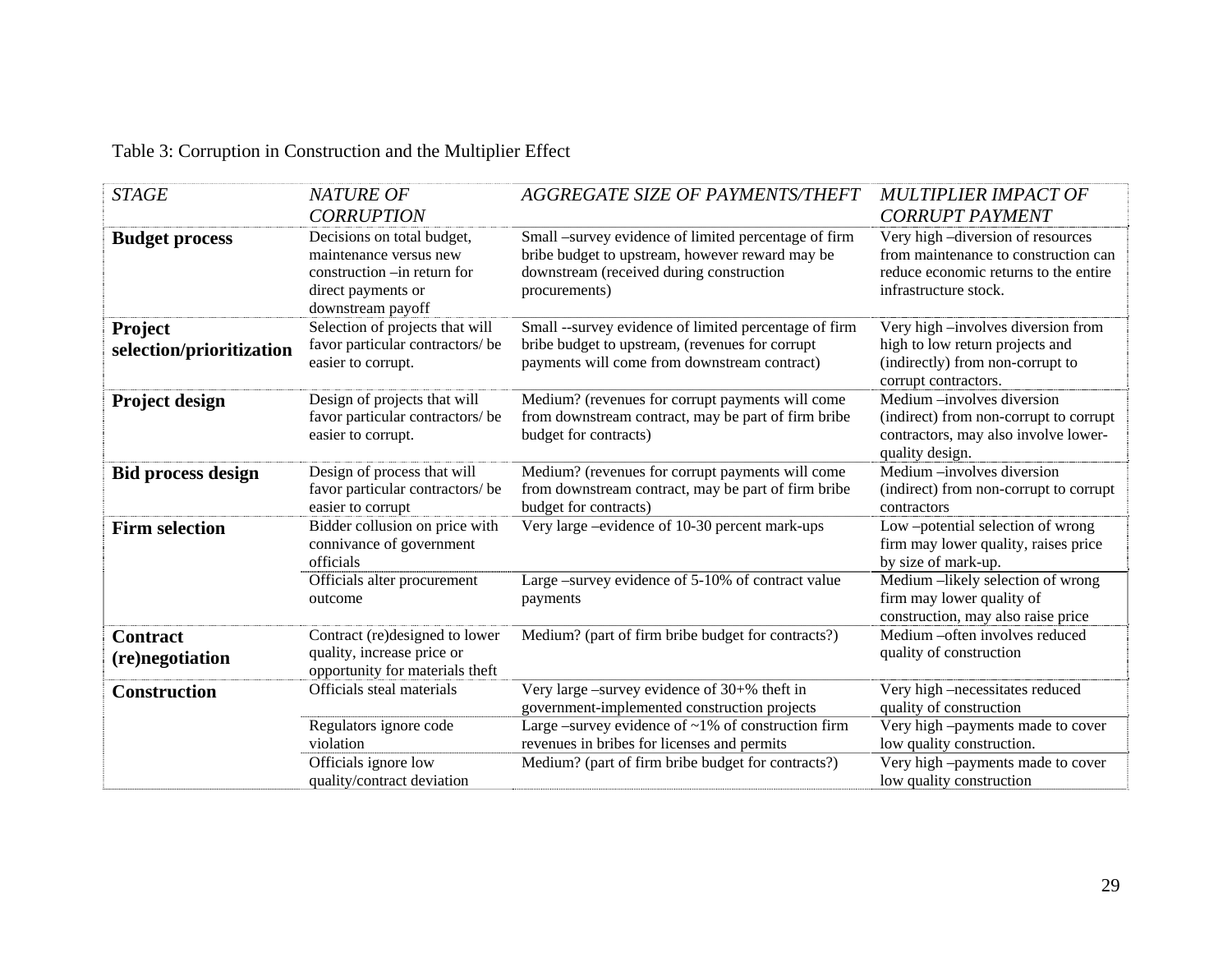|                                                       |          |             |            | <b>Business</b>   | Procedures to<br>Build |
|-------------------------------------------------------|----------|-------------|------------|-------------------|------------------------|
| Dependent Variable                                    | Constant | $Lm$ GDP PC | <b>CPI</b> | <b>Disclosure</b> | Warehouse              |
| Value of gift for contract (% contract)               |          |             |            |                   |                        |
| $N=78$ , $R=0.21$                                     | $13.3*$  | $-1.3*$     | 0.1        |                   |                        |
| Value of gift for contract (% contract)               |          |             |            |                   |                        |
| $N=76$ , $R=0.21$                                     | $13.1*$  | $-1.3*$     |            | $-0.03$           |                        |
| % Firms expected to pay bribe for construction permit |          |             |            |                   |                        |
| $N=27$ R=0.14                                         | $107.6*$ | $-11.8***$  | 3.9        |                   |                        |
| % Firms expected to pay bribe for construction permit |          |             |            |                   |                        |
| $N=28$ R=0.14                                         | 88.0*    | $-9.0***$   |            | 1.2               |                        |
| % Firms expected to pay bribe for construction permit |          |             |            |                   |                        |
| $N=29$ R=0.12                                         | 97.4*    | $-9.6***$   |            |                   | $0.2\,$                |
| Notes: *,**,*** -significant at 1, 5 and 10 percent.  |          |             |            |                   |                        |

# Table 4: Business Enterprise Surveys, Doing Business and CPI on Corruption in Contracting and Construction<sup>50</sup>

<sup>&</sup>lt;sup>50</sup> Sources: Corruption data from business environment surveys, income data from World Development Indicators, CPI from Transparency International, Business Disclosure and Procedures to Build Warehouse from Doing Business.